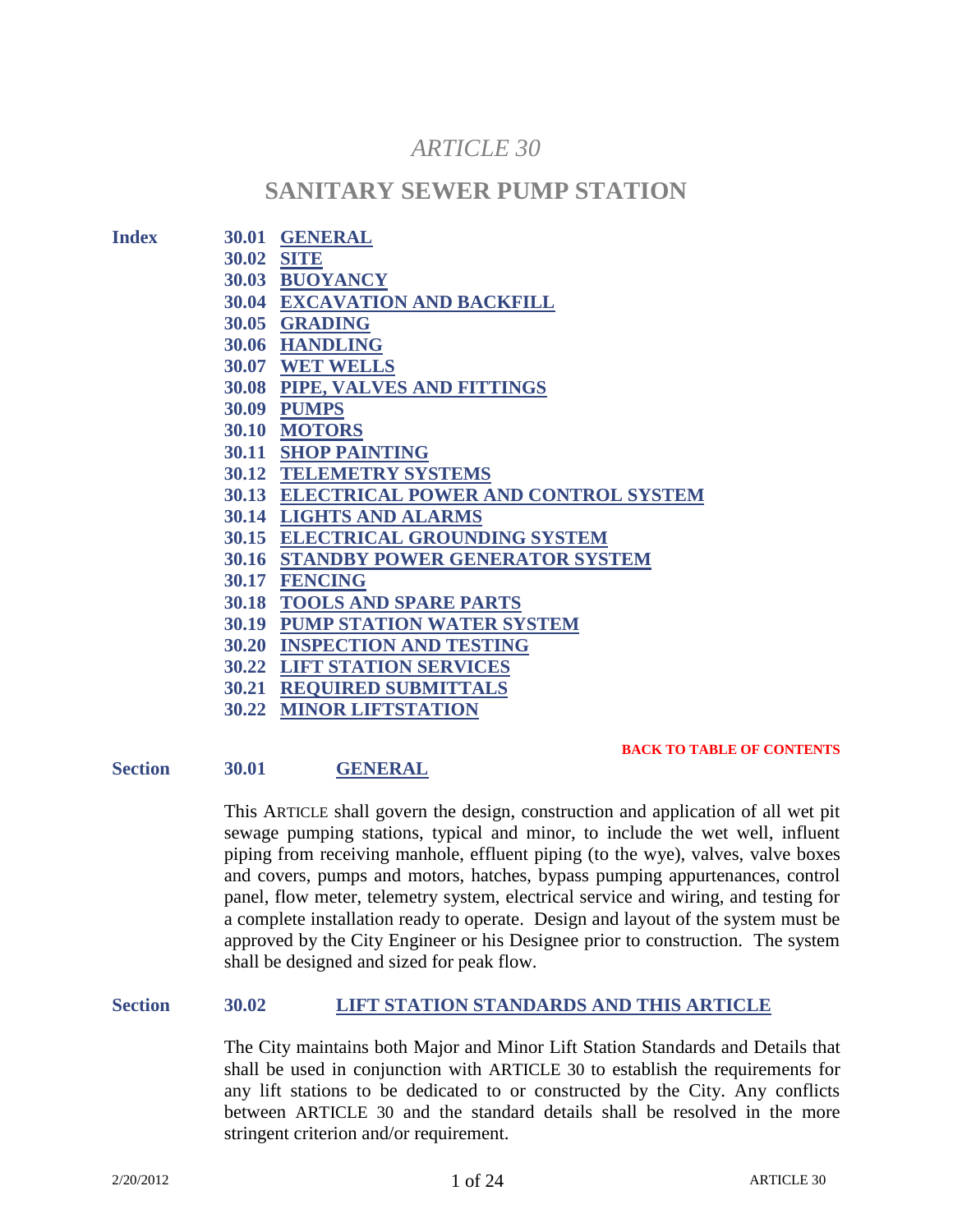#### **Section 30.03 SITE**

Pump station sites shall be sized as delineated in the Typical City Details attached as part of this Manual. Owner/Developer shall dedicate pump station site by warranty deed or plat to the City. Dedicated easements shall also be required around the site as delineated in the Typical City Details attached as part of this Manual. In general, the site for the paved access road shall also be dedicated to the City by warranty deed or plat. Exceptions to this requirement may be allowed by the City Engineer or his Designee on a case by case basis in the form of an ingress/egress easement for the access road. The pumping station shall be readily accessible by maintenance vehicles during all weather conditions. All access to the pumping station shall be paved. The facility shall not be located in road rightsof-way. In a phased development, a stabilized access road may be accepted during the initial phase with paving to be accomplished in the later phase.

Wastewater pumping station structures and electrical and mechanical equipment shall be protected from physical damage by the 100 year flood by setting the top slab elevation a minimum of one foot above the 100 year flood elevation determined for the site and shall not be located within the flood way. Wastewater pumping stations shall remain fully operational and accessible during the 100 year flood event. Regulations of Local, State and Federal agencies regarding flood plain obstructions shall be considered.

#### **Section 30.04 BUOYANCY**

Buoyancy of the pump station structures shall be considered and adequate provisions shall be made for protection. Signed and sealed calculations shall be provided to the City by the Design Engineer.

#### **Section 30.05 EXCAVATION AND BACKFILL**

Excavation and backfill (including sheeting and bracing), dewatering, bedding and foundation, and furnishing and disposal of materials shall be as required in ARTICLE 6, Table 6-1.

#### **Section 30.06 GRADING**

The site shall be graded so as to direct runoff away from structures and appurtenances and electrical system. Pavement slopes shall not be less than 0.6% or exceed 2% within station confines. Earth grading extending from pavement for the first 10 feet shall not exceed 10: 1 cross slope and thereafter not exceed 3:1.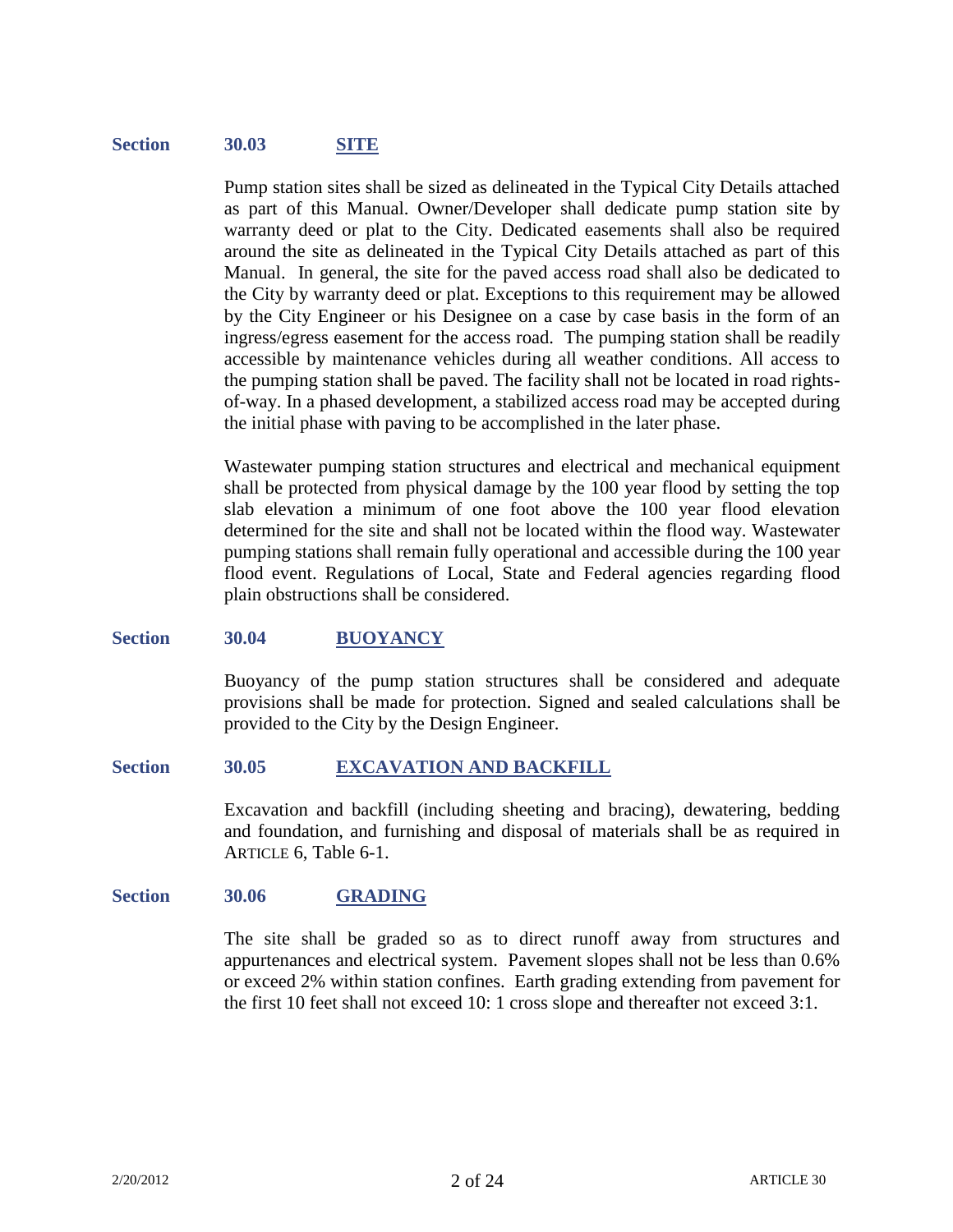### **Section 30.07 HANDLING**

All parts and equipment shall be properly protected so that no damage or deterioration will occur during a prolonged delay from the time of shipment until installation is completed and the units and equipment are ready for operation. Finished surfaces of all exposed pump openings shall be protected by wooded planks, strongly built and securely bolted thereto. Finished iron or steel surfaces not painted shall be properly protected to prevent rust and corrosion.

#### **Section 30.08 WET WELLS**

Wet wells shall be to the same requirements as sanitary sewer manholes with the following additional requirements:

- A) The base shall be monolithic with lower ring.
- B) The base slab and top slab shall be constructed to the dimensions specified in the Typical City Details attached as part of this Manual. The wall thickness and inside diameter of the wet well shall be constant over its full depth. Generally, the minimum acceptable inside diameter for a wet well shall be 6 feet, however sufficient space for installed equipment, required suction pipe submergence and spacing shall be provided. A minimum of 24 inches between shut off and lead pump start levels shall be provided. Low water level shall provide adequate submergence to prevent pump inlet from vortexing, air binding, or other operational problems.
- C) A minimum 5 foot depth from the lowest invert and the off Float shall be provided.
- D) The maximum high water level shall be less than the low pipe influent invert, with the high water alarm no higher than the mid-depth point of said pipe.
- E) Brick construction shall not be acceptable.
- F) Wet well shall be free from all detectable leaks. Any leaks detected shall be corrected prior to acceptance by the City.
- G) Coating per the Approved Manufacturer's List.
- H) All concrete sanitary wetwells shall be lined with spray on Green Monster  $T<sup>M</sup>$  Liner at a 90 to 110 mil thickness or approved equal approved by the City.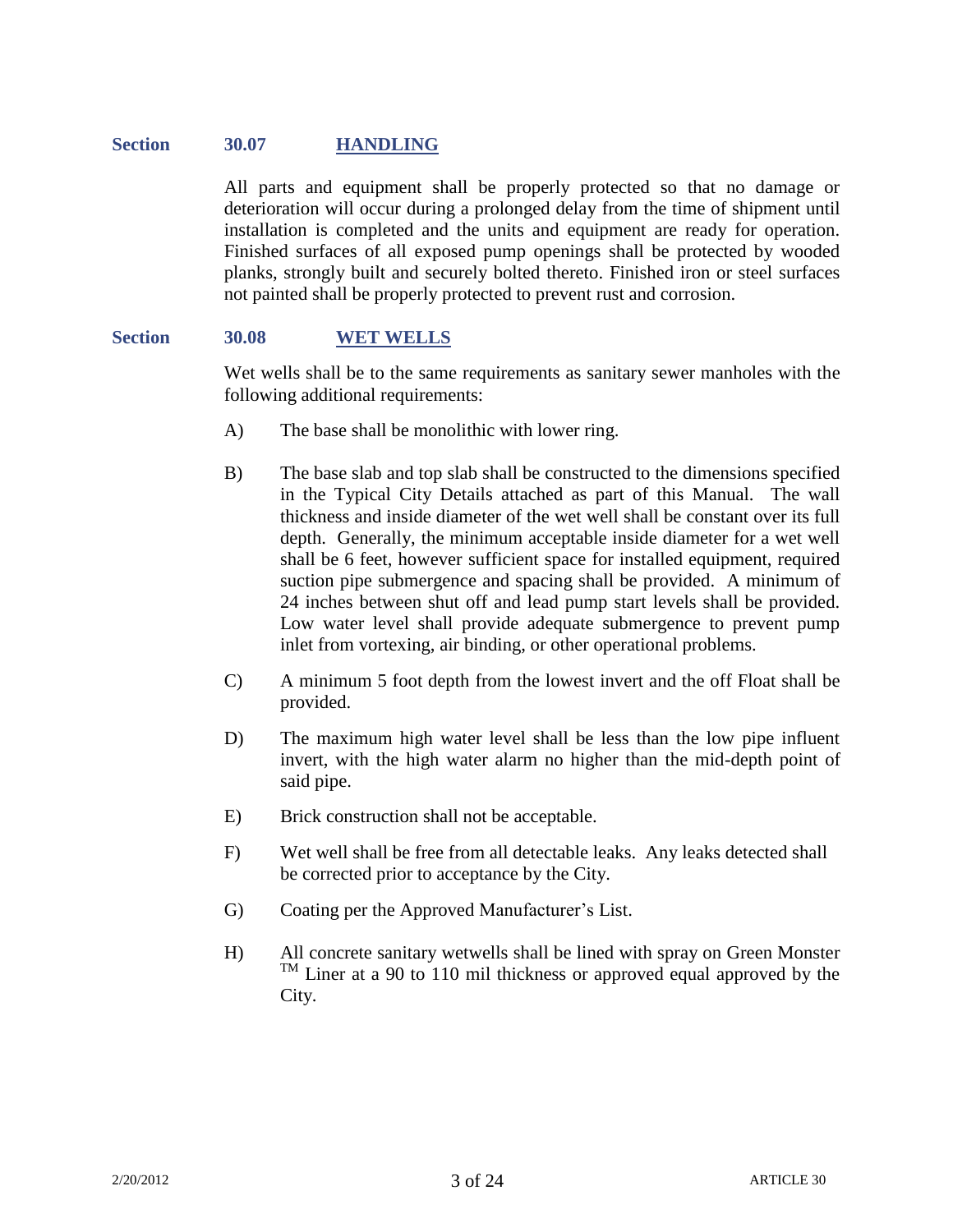# **Section 30.09 PIPE, VALVES AND FITTINGS**

### 30.09.01 General

All exposed pipe shall have flanged joints with 316 stainless steel bolts with stainless steel plastic inserted nylock nuts. All buried pipes shall have restrained joints. All exposed metallic piping shall be coated with an approved material refer to Approved Manufacturer's List. The riser pipe from the pump base to the valve vault shall be fusion welded HDPE and shall be joined to the equipment with the proper fusion welded flange adapters and shall include support as specified in the Typical City Details attached as part of this Manual.

#### 30.09.02 Pipe Material

All piping from valve box to one (1) joint past wye including bypass pumping extension shall be ductile iron pipe. Pipe material from receiving manhole to wetwell shall be HDPE of equal inside diameter to pipe entering receiving manhole.

### **Section 30.10 PUMPS**

### 30.10.01 General

The equipment covered by these Specifications is intended to be standard pumping equipment of proven ability as manufactured by a reputable firm having at least 5 years experience in the production of such equipment. The equipment furnished shall be designed, constructed, and installed in accordance with the best practices and methods, and shall operate satisfactorily when installed as specified in the Typical City Details attached as part of this Manual.

Pumps shall be submersible and of a dual rail system - dual rail pumps with dual rails. Pump station shall be capable of pumping the peak design flow with any one pumping unit out of service. Pumps shall be capable of meeting all system hydraulic conditions without motors overloading. In addition, a minimum 5 HP motor shall be required. Head-capacity (performance) curves shall verify that pumps are operating at peak efficiency for application. The system head-capacity analysis shall provide the following and be subject to review by the City Engineer or his Designee:

- A) System operation under peak flow conditions, with one pump or multiple parallel pumping, as designed. If the receiving force main system is interconnected to additional pumping stations, hydraulic modeling conditions shall also include said pumping systems operating at rated capacity.
- B) Pumping capability with one pump running, all units operating in parallel and other combinations, if applicable.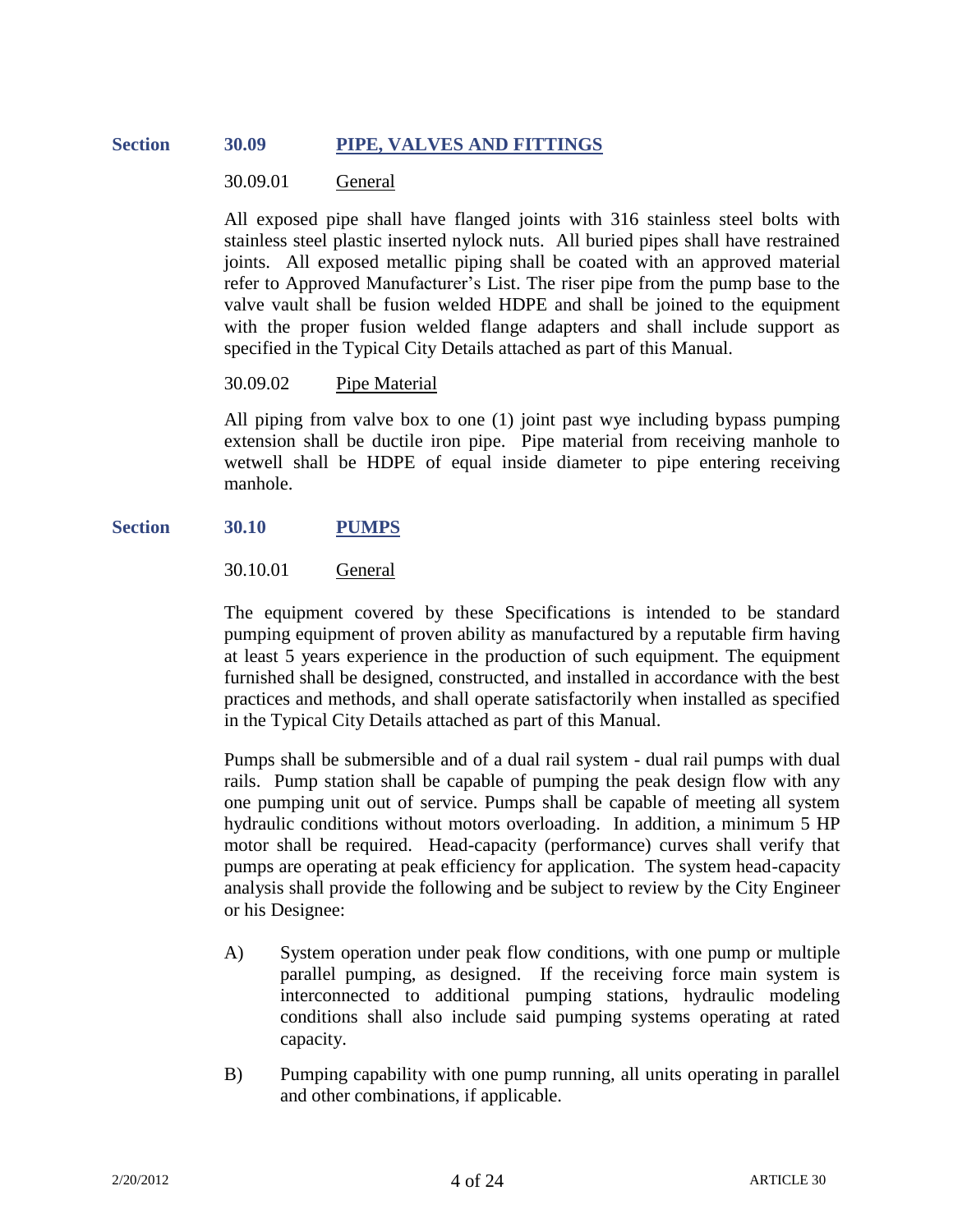C) Design engineer shall provide Hydraulic Analysis for peak, average and low pressure conditions and verify that new station will not adversely impact existing stations.

All parts shall be so designed and proportioned as to have liberal strength and stiffness, and to be especially adapted for the work to be done. Ample space shall be provided for inspection, repairs, and adjustment. All necessary foundation bolts, plates, nuts, and washers shall be furnished by the equipment manufacturer, and shall be of Type 316 stainless steel. Brass or stainless steel nameplates giving the name of the manufacturer, voltage, phase, rated horsepower, speed, and any other pertinent data shall be attached to each pump. The nameplate rating of the motors shall not be exceeded.

Two pumps shall be required for all stations discharging 2,000 gallons per minute or less. Additional pumps shall be required as necessary for larger flows. A minimum 5 minutes run time and no more than 8 successive starts of pumps must be maintained for peak flow conditions. Pumps shall alternate operation automatically. The pumps shall be capable of handling raw unscreened domestic wastewater and minimum 3 inch diameter solid spheres. Pump operation shall be controlled automatically by means of a SCADA Control System with a float backup system. Pumps shall be mounted in the wet well as specified in the Typical City Details attached as part of this Manual. See approved Manufacturer's List attached as part of this Manual. For approved pumps and SCADA equipment.

### 30.10.02 Installation

Equipment shall be installed in accordance with approved shop drawings and manufacturer's instructions to operate as intended by the manufacturer. Shop drawings shall be sent to the Engineering Department for review prior to installation of equipment. Upper guide rail holders shall be located exactly as required.

### A) Shaft

The pump shaft shall be of Series 300 or 400 series stainless steel or carbon steel. When a carbon steel shaft is provided, the manufacturer shall demonstrate that any part of the shaft which will normally come in contact with the wastewater has proven to be corrosion resistant in this application. The shaft and bearings shall be adequately designed to meet the maximum torque required for any start-up or operating condition and to minimize vibration and shaft deflection. As a minimum, the pump shaft shall rotate on 2 permanently lubricated bearings. The upper bearing shall be a single row ball bearing. The lower bearing shall be a 2 row angular contact ball bearing, if required, to minimize vibration and provide maximum bearing life.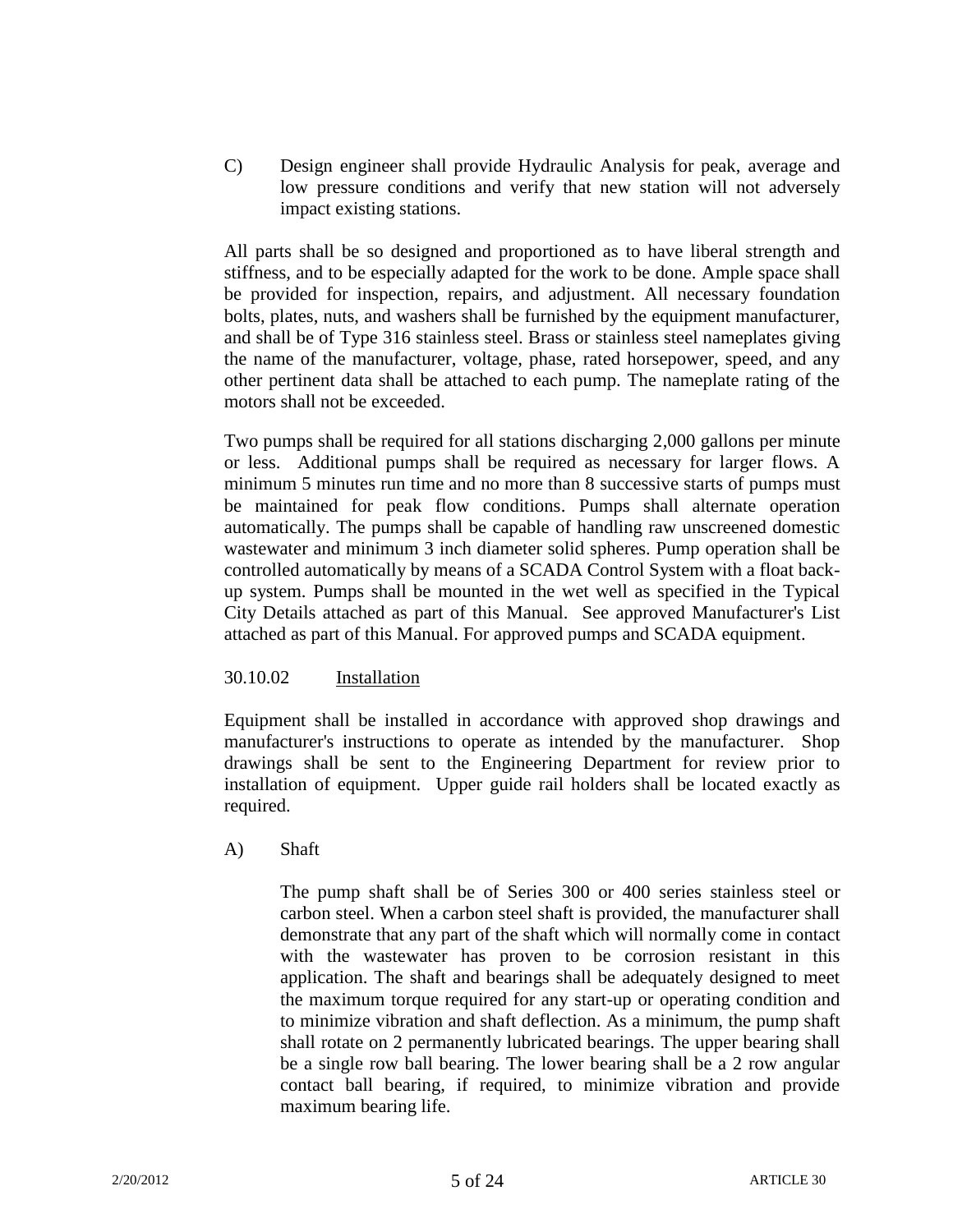B) Impeller

The impeller shall be constructed of gray cast iron, ASTM A-48, class 30. All external bolts and nuts shall be of Type 304 stainless steel. Each pump shall be provided with a replaceable metallic wear ring system to maintain pump efficiency. As a minimum, one stationary wear ring provided in the pump volute or one rotating wear ring provided on the pump impeller shall be required. A two part system is acceptable.

C) Mechanical Seal

Each pump shall be provided with a tandem double mechanical seal running in an oil reservoir, composed of two separate lapped face seals, each consisting of one stationary and one rotating tungsten carbide ring with each pair held in contact by a separate spring, so that the outside pressure assists spring compression in preventing the seal faces from opening. The compression spring shall be protected against exposure to the pumped liquid. Silicone carbide may be used in place of tungsten carbide for the lower seal. The pumped liquid shall be sealed from the oil reservoir by one face seal and the oil reservoir from the air-filled motor chamber by the other. The seals shall require neither maintenance nor adjustment, and shall be easily replaceable. Conventional double mechanical seals with a single spring between the rotating faces, requiring constant differential pressure to effect sealing and subject to openings and penetration by pumping forces shall not be considered equal to tandem seal specified and required.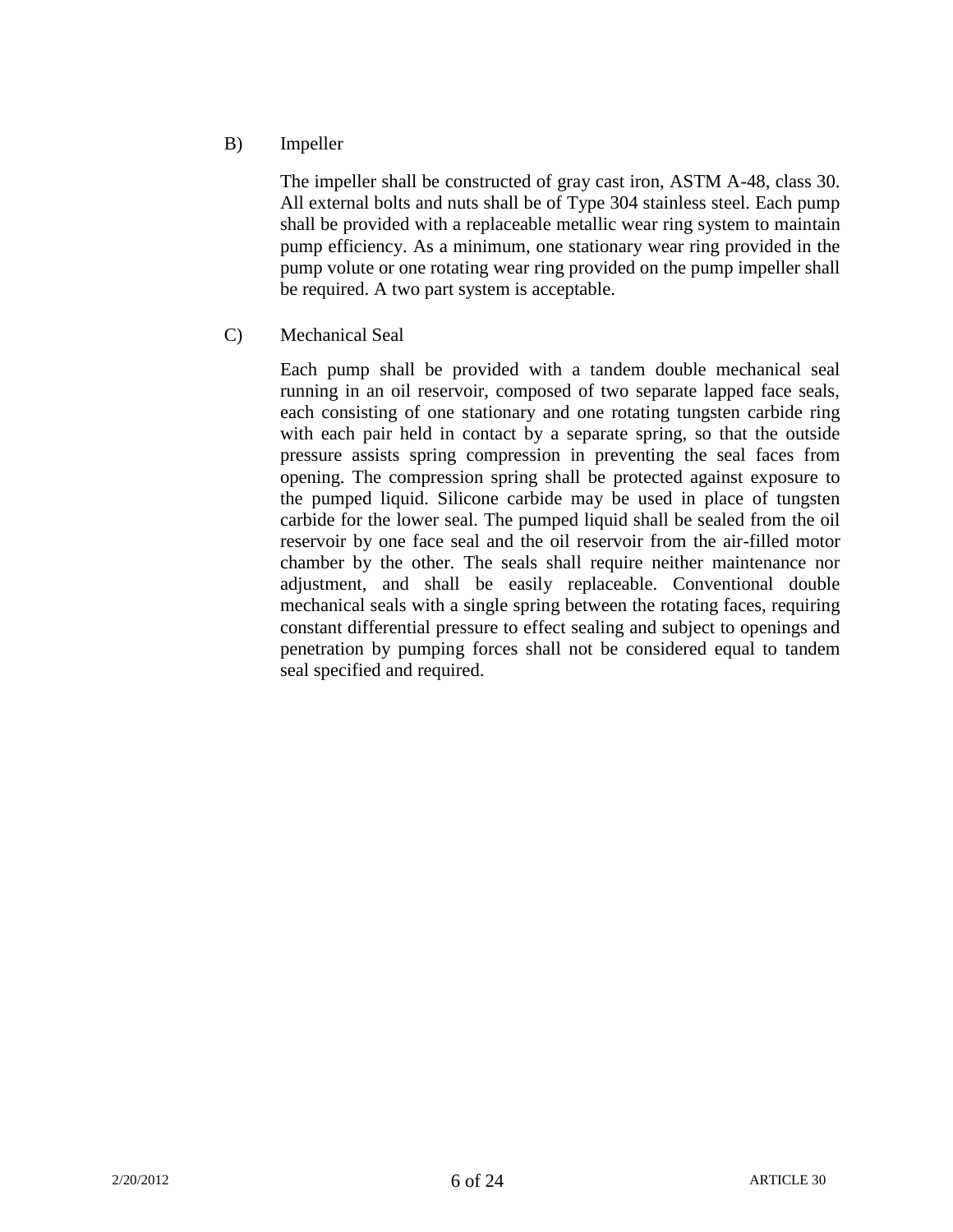#### D) Guides

A sliding guide bracket shall be an integral part of the pump casing and shall have a machined connecting flange to connect with the cast iron discharge connection, which shall be bolted to the floor of the wet well with stainless steel anchor bolts and so designed as to receive the pump discharge flange without the need of any bolts or nuts. Sealing of the pumps to the discharge connection shall be accomplished by a simple linear downward motion of the pump with the entire weight of the pumping unit guided by no less than 2 Type 316 seamless tubular stainless steel guides per pump, which will press it tightly against the discharge connection. No portion of the pump shall bear directly on the floor of the wet well and no rotary motion of the pump shall be required for sealing. Sealing at the discharge connection by means of a diaphragm or similar method of sealing shall not be accepted as an equal to a metal to metal contact of the pump discharge and mating discharge connection specified and required. Approved pump manufacturers, if necessary to meet the above specification, shall provide a sliding guide bracket adapter. The design shall be such that the pumps shall be automatically connected to the discharge piping when lowered into place on the discharge connection. The pumps shall be easily removable for inspection or service, requiring no bolts, nuts or fastenings to be removed for this purpose, and no need for personnel to enter the wet well. Each pump shall be fitted with a minimum ¼ inch 316 stainless steel cable, air craft rating, to remove the pumps from the wet well. The cable shall be of sufficient size to accommodate removal of the pump without breaking.

### 30.10.03 Pump Warranty

The pump manufacturer shall warrant the units being supplied to the City against defects in workmanship and material for a period of 5 years or 10,000 hours.

### **Section 30.11 MOTORS**

#### 30.11.01 General Requirements

All motors shall be built in accordance with latest NEMA, IEEE, ANSI and AFBMA Standards and be UL listed where applicable. Pump motors shall be housed in an air-filled, water-tight casing and shall have Class F insulated windings which shall be moisture resistant. Motors shall be NEMA Design B, rated 155<sup>°</sup>C maximum. Pump motors shall have cooling characteristics suitable to permit continuous operation, in a totally, partially or non-submerged condition. The pump shall be capable of running continuously in a non-submerged condition under full load without damage, for extended periods. The motor shall be capable of a minimum of 10 starts per hour. If required by the City, and before final acceptance, a field running test demonstrating this ability, with 24 hours of continuous operation under the above conditions, shall be performed for all pumps being supplied. Motors below 20 horsepower shall be rated 240/480 volt, 3 phase. Motors 20 horsepower and greater shall be 480 volt, 3 phase.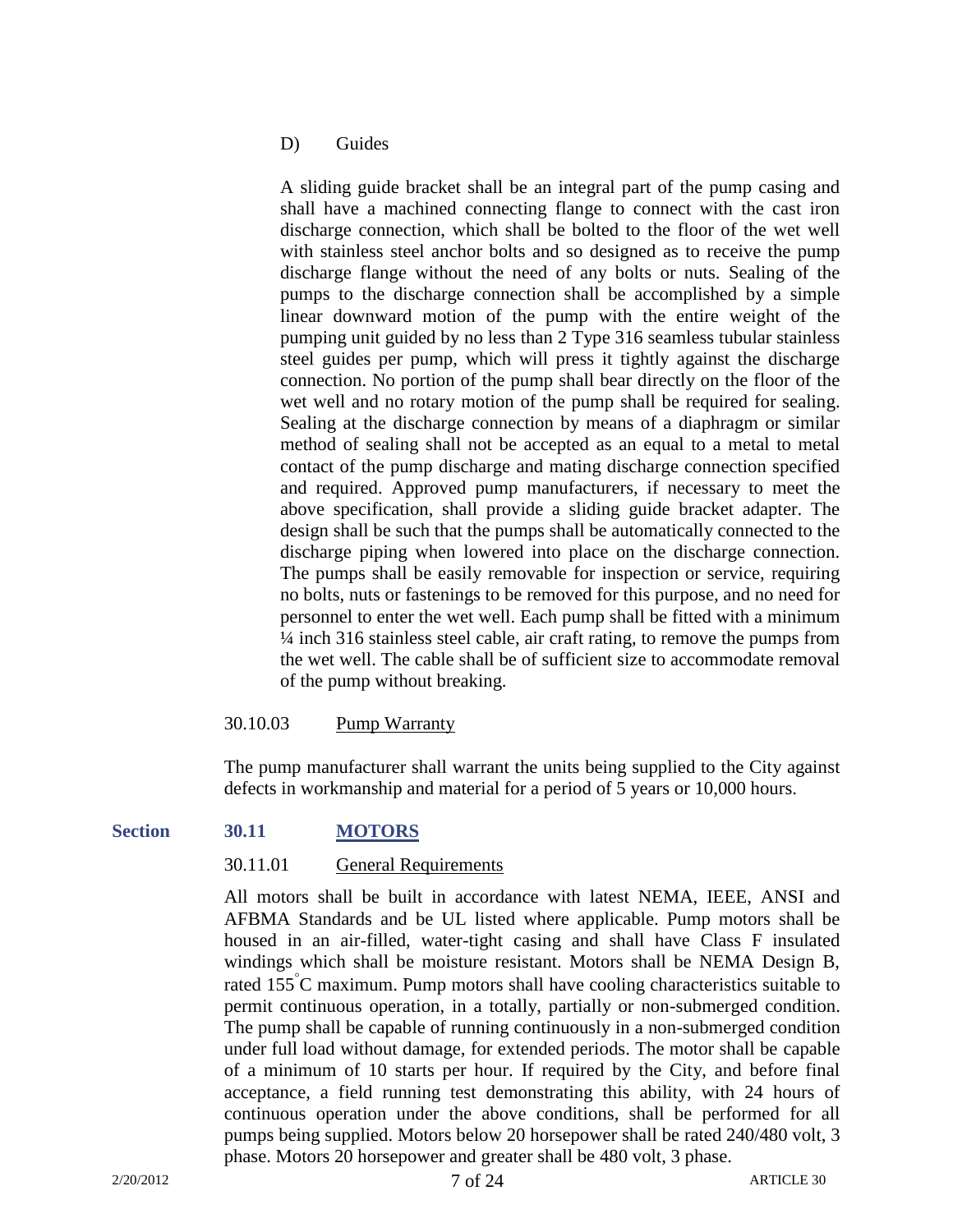### 30.11.02 Heat Sensors

Each motor shall incorporate a minimum of 1 ambient temperature compensated overheat sensing device. This protective device shall be wired into the pump controls in such a way that if excessive temperature is detected the pump will shut down. This device shall be self-resetting.

# 30.11.03 Cables

Cables shall be designed specifically for submersible pump applications and shall be properly sealed. The cable entry junction chamber and motor shall be separated by a stator lead sealing gland or terminal board, which shall isolate the motor interior from foreign material gaining access through the pump top. Sealing systems utilizing epoxy potting compounds may be used. All cables shall be continuous without splices from the motor to the control panel, unless otherwise approved by the City.

The junction chamber, containing the terminal board, shall be perfectly leak proof.

### **Section 30.12 SHOP PAINTING**

Before exposure to weather and prior to shop painting, all surfaces shall be thoroughly cleaned, dry and free from all mill-scale, rust, grease, dirt and other foreign matter. All pumps and motors shall be shop coated with a corrosion resistant paint proven to withstand an environment of raw wastewater. All nameplates shall be properly protected during painting.

Gears, bearing surfaces, and other similar surfaces obviously not to be painted shall be given a heavy shop coat of grease or other suitable rust-resistant coating. This coating shall be maintained as necessary to prevent corrosion during periods of storage and erection and shall be satisfactory to the City up to the time of the final acceptance test.

#### **Section 30.13 TELEMETRY SYSTEMS**

Telemetry systems shall be provided on all public stations. The system shall be the newest version of the radio transmission unit Hyper Server Module from Data Flow Systems. System shall be able to monitor/calculate such information as flow rates, cycle times and ambient/run system pressures as well as proving control for the station.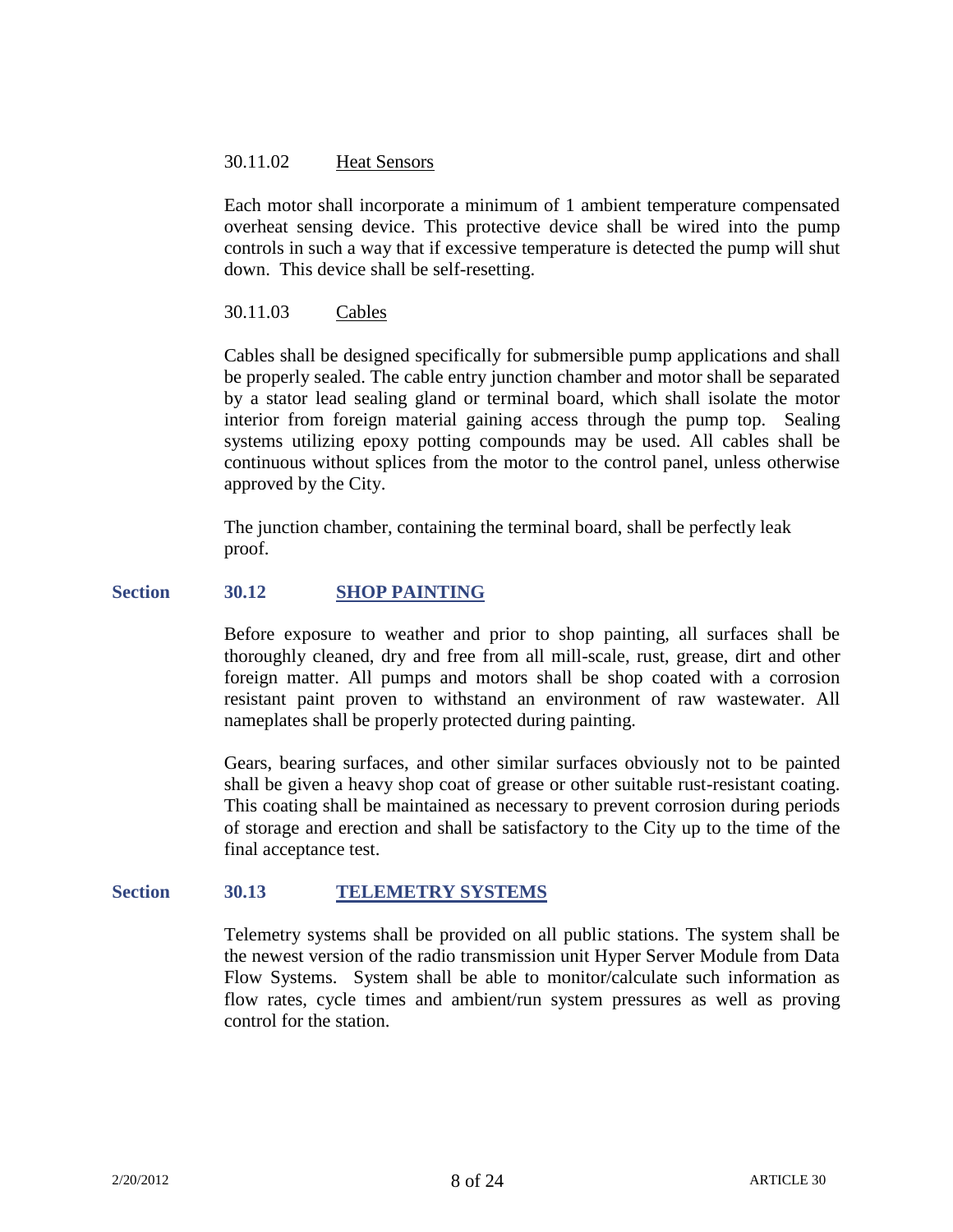# **Section 30.14 ELECTRICAL POWER AND CONTROL SYSTEM**

#### 30.14.01 General

This Section specifies the electrical power and control system requirements for wastewater pump stations. These requirements apply to duplex pump panels. Similar requirements shall apply when more than 2 pumps are involved except for the quantity of control equipment and panel size shall be increased accordingly. The manufacturer of the control panel shall provide data to indicate that the manufacturer has a minimum of 3 years experience in the building of pump control panels.

Lightning arrester, surge suppressor, pump disagree sensors, emergency disconnect switch, telemetry system, flow meter and totalizer, emergency generator plug, red alarm light, and convenience outlet shall be provided as specified in the Typical City Details attached as part of this Manual.

#### 30.14.02 Control Panel

A pump station control panel shall be provided for each wastewater pump station. (See approved Manufacturer's List attached as part of this Manual.) The control panel shall be factory assembled and tested prior to installation at the pump station. Contractor shall provide for coordination between pump manufacturer and panel manufacturer to assure that the control panel as a whole, as well as the individual components, comprise a system which is intimately compatible with the pumps. The following equipment shall be included in the panel for duplex pump stations: Main breakers (2), pump circuit breakers (2), 20 amp panel circuit breaker, starters (2), alternator, elapsed time meter for each pump, run lights (2), HOA switches (2), pump disagree timer, phase voltage monitor relay, SCADA RTU with a radio telemetry unit, and an Auto-dialer. All switches, main circuit wiring, breakers and other devices shall be clearly and neatly labeled inside the control panel. Quantities will be required to be increased for stations with more than two pumps. See the Typical City Details attached as part of this Manual. A single line wiring diagram shall be included within the panel with a copy provided for the City's records.

### 30.14.03 Pump Alternator

An 8 pin plug-in solid state alternator (see approved Manufacturer's List attached as part of this Manual) shall be provided to change the pump starting sequence on each pumping cycle. A 3 position alternator test switch shall be provided to control the alternation operation. Switch positions to include the "Auto" to provide normal automatic sequence, "Off" position to disable alternator, and "Test" position with a spring return to allow the alternating of the pump sequence to check alternator operation.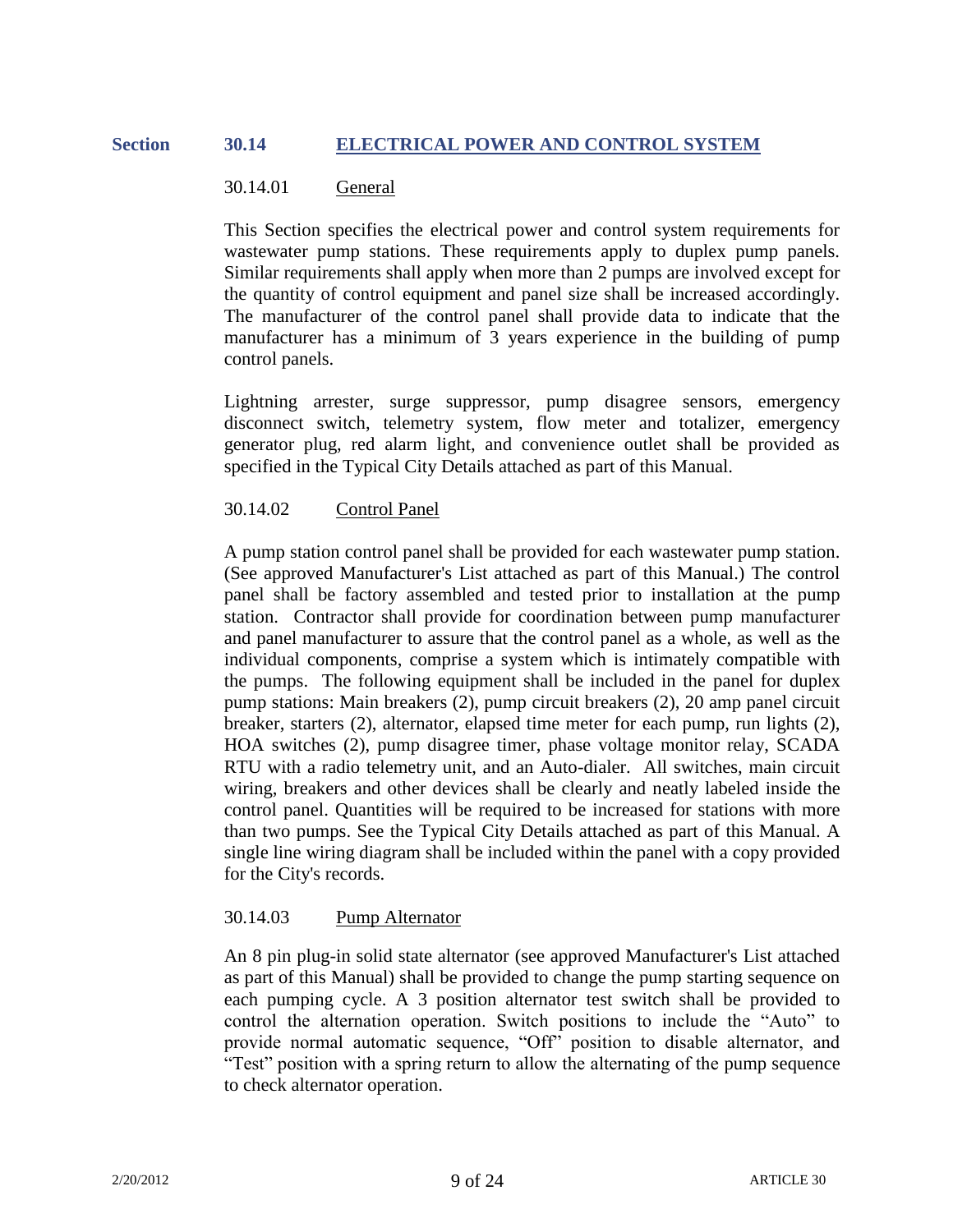# 30.14.04 Motor Starter and Selector Switches

The panel shall contain 2 motor starters. The motor starter shall be across the line magnetic starter with individual overload protection on each power leg with reset installed through the inner door unit. (See approved Manufacturer's List attached as part of this Manual.) Local Power Company Regulations shall govern.

Selector switches shall be installed on the face of the inner door unit. Selector switch shall be a heavy duty oil tight "Hand-Off-Auto" 3 position switch to control the operation mode of each pump motor starter.

# 30.14.05 Motor Circuit Protectors

Each pump motor shall be protected by a 3 pole motor circuit protector. (See approved Manufacturer's List attached as part of this Manual.) The Motor Circuit Protector shall be operated by a toggle-type handle and shall have a quick-make, quick-break, over center switching mechanism that is mechanically trip-free from the handle so that the contacts cannot be held closed against a short circuit and abnormal current, causing the Motor Circuit Protector to trip. Tripping shall be clearly indicated by the handle automatically assuming a position midway between the normal ON and OFF positions. All latch surfaces shall be ground and polished. All poles shall be so constructed that they open, close, and trip simultaneously. Motor Circuit Protector must be completely enclosed in a highstrength, glass polyester molded case. Ampere ratings shall be clearly visible. Contacts shall be of non-welding silver alloy. Arc extinction must be accomplished by means of arc chutes. A manual push-to-trip button shall be provided for manual exercising of the trip mechanism. Each pole of these Motor Circuit Protector's shall provide instantaneous short circuit protection by means of an adjustable magnetic-only element.

### 30.14.06 Power Supply and Main Disconnect

Power supply to the control panel shall be either 240 volt, 3 phase, 4 wire or 480 volt, 3 phase, 4 wire. Minimum service shall be 100 amp. Single phase power shall not be accepted.

Non-fusible safety service main disconnects shall be installed at all stations. In all 240 volt systems, disconnects shall be installed between the meter and the panel and on all 480 volt systems disconnect shall be installed ahead of the meter. LED power available indicators shall be supplied on all legs.

### 30.14.07 Circuit Breakers

A) General

The control-panel shall include main circuit breakers and generator breaker with mechanical interlock, a circuit breaker and magnetic starter for each pump motor, and 20 amp, 120 volt circuit breakers as required.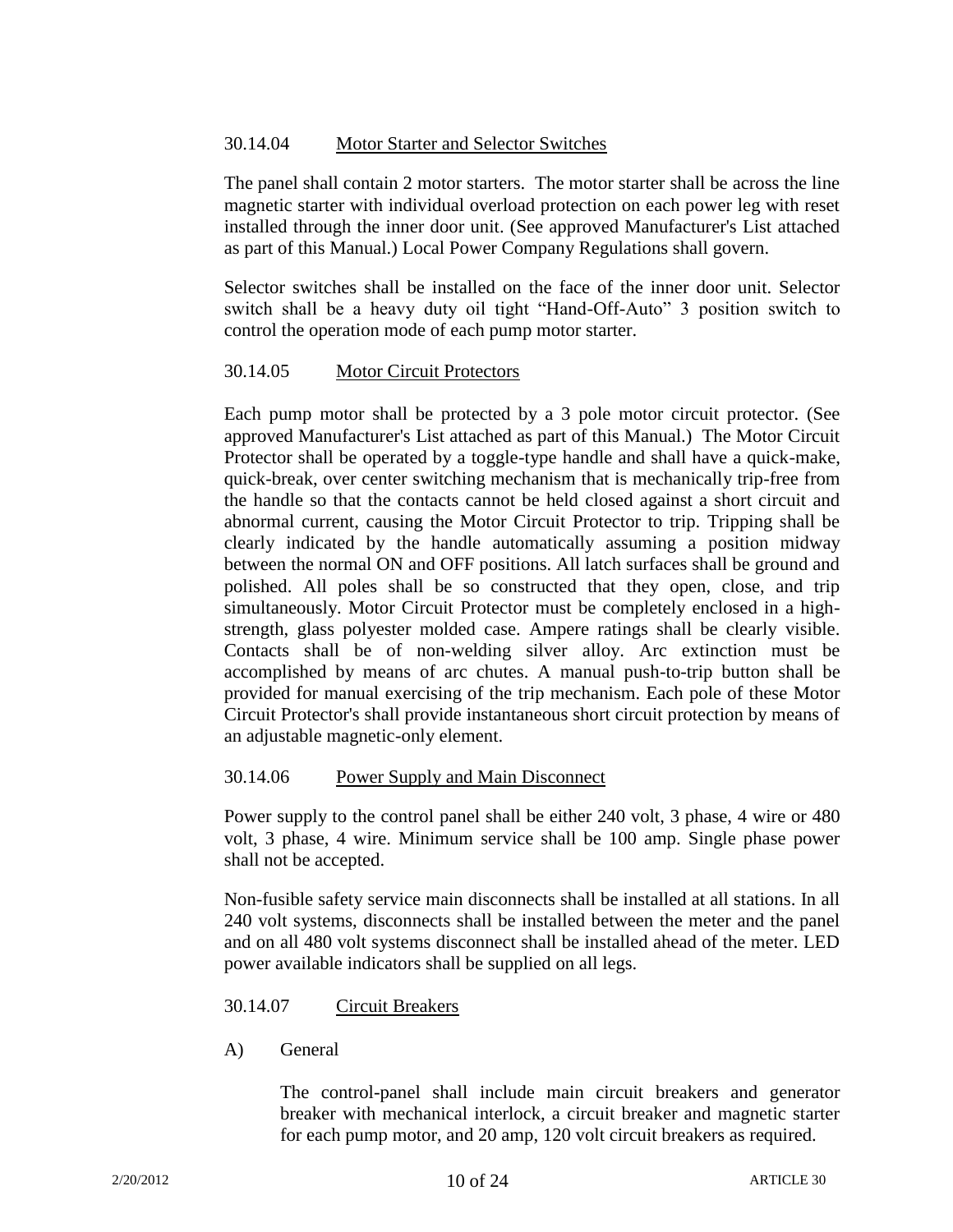# B) Main Breakers

The panel shall have an inter-lock system between the normal power main breaker and the emergency breaker to ensure only one breaker is in the "on" position at a time. Both breakers shall be equal in size. (See approved Manufacturer's List attached as part of this Manual.)

C) Circuit Breakers

All circuit breakers shall be heavy duty molded case breakers. The handle on the circuit breakers shall be operational through the inner door. (See approved Manufacturer's List attached as part of this Manual.)

D) Padlock Attachment

A Square D HPAFK (or approved equal) handler padlock attachment shall be installed on all motor circuit breakers.

# 30.14.08 Emergency Power Receptacle

This item shall only be required on stations that do not have a permanent standby generator system. The panel shall have an external mounted generator receptacle of the required size. (See approved Manufacturer's List attached as part of this Manual.)

# 30.14.09 Wiring

All power wires shall be THW or THWN  $75\degree$ C insulated stranded copper conductors, and shall be appropriately sized for the given load application. All control circuit wire shall be type THW, size 14, stranded type. All wiring within the enclosure shall be neatly routed by the use of slotted type wiring duct with snap on type covers. Wiring on the rear of the inner door shall be neatly bundled with nylon ties and include sufficient loop across the hinges to prevent wire damage, with each end of conductor marked (I.D.). Colors shall be red for 24 volt, white for neutral, black for 120 volts.

### 30.14.10 Terminal Points

Terminal points of all terminal strips shall be permanently identified. All terminal numbers and identifying nomenclature shall correspond to and be shown on electrical diagrams. All wiring shall be permanently shown on electrical schematic diagrams.

### 30.14.11 Engraved Nameplates

All circuit breakers, control switches, indicator pilot lights, and other control devices shall be identified with permanently affixed legend plates and lamicoidtype engraved nameplates where applicable.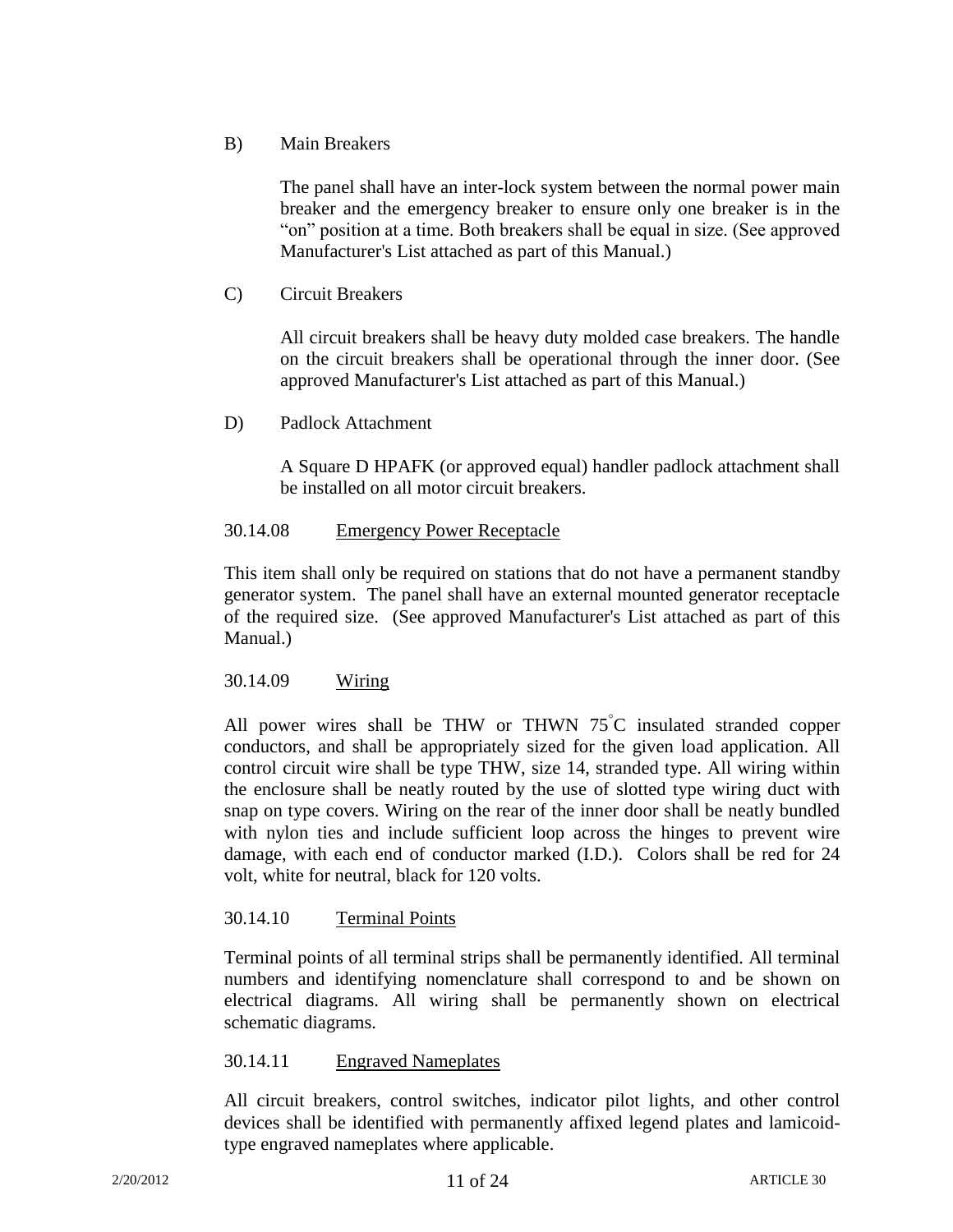# 30.14.12 Surge Protector

A surge protector shall be included and wired to protect motors and control equipment from lightning induced line surges. All surge protectors shall be UL approved and installed per respective power company requirements and manufacturers' specifications, surge protectors shall be attached to the main disconnects.

### 30.14.13 Elapsed Time Meters

Elapsed time meters shall be 115 volt non-reset type and shall totalize pump running time in hours and tenths of hours to 99999.9 hours.

#### 30.14.14 Convenience Receptacle

On the face of the inner door unit, there shall be installed a 20 amp, 120 volt, duplex convenience receptacle. It shall be provided with it's own single pole, 20 amp circuit breaker for protection. Ground fault interrupt type shall be required.

#### 30.14.15 Control Terminal Blocks

Control terminal blocks shall be of the clamp screw type, rated for 600 volts. Amperage rating shall accommodate the control circuit amperage. An additional 10 space terminal strip shall be installed in the cabinet for future use, in addition to the required number of terminals for alarms or signals as specified in the Typical City Details attached as part of this Manual.

#### 30.14.16 Control Power Transformers

There shall be a control power transformer with a minimum size of 500 volt (AC) to provide 120 volt (AC) power for: coils for starters, 20 amp duplex receptacle, indicator pilot lights, alarm horn, alarm light, pump alternator, elapsed time meters etc. The secondary side shall have one leg fused and the other grounded. This control power transformer is required only on 480 volt control panels.

The signal required by the float switches and relays shall be 24 volt (AC). This shall be provided by a 24 volt (AC) control power transformer properly sized with a fused secondary.

### 30.14.17 Control Relay

The level control relays shall operate from 24 volt (AC). They shall be enclosed, plug-in 8 pin type with octal-style screw terminal sockets.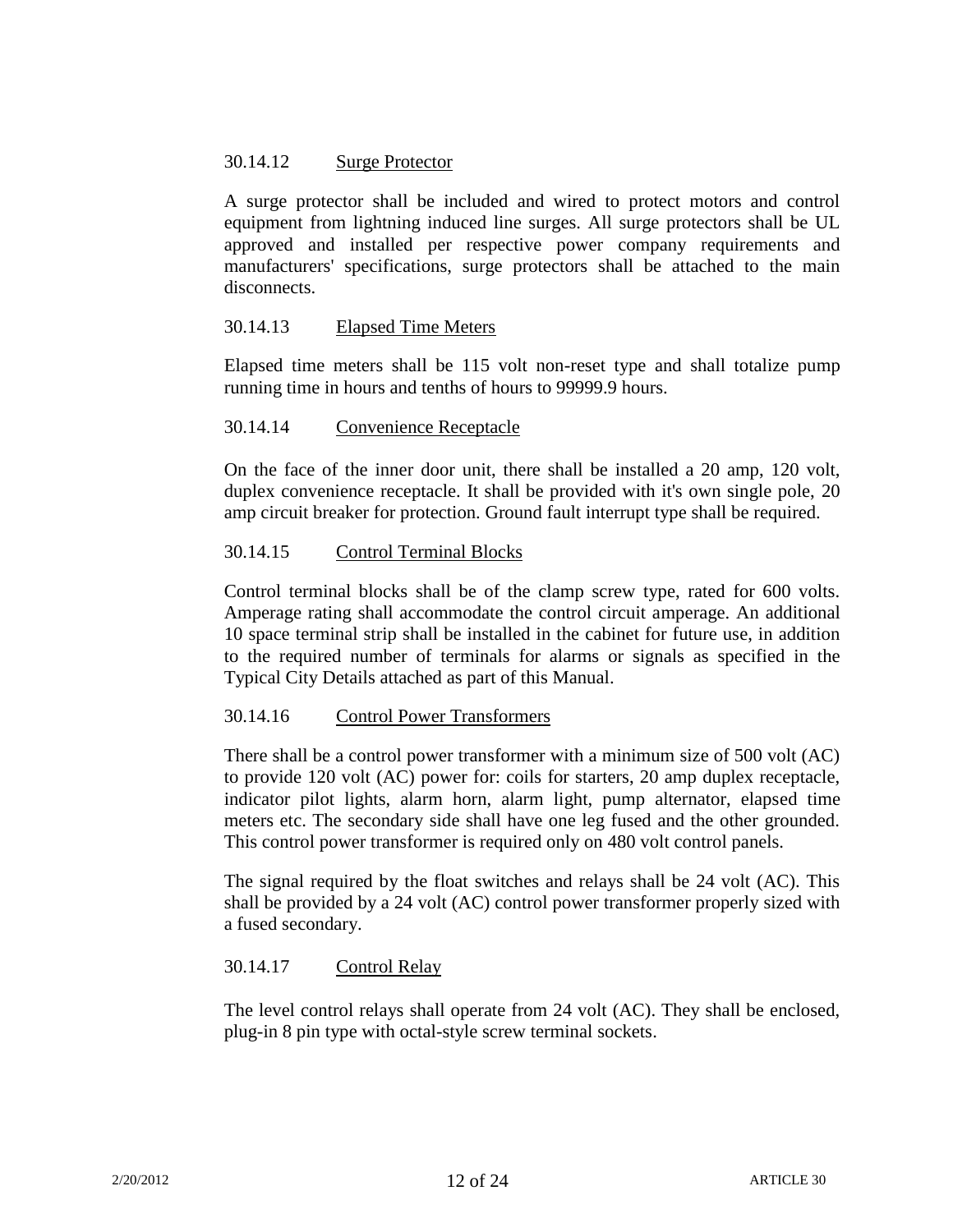### 30.14.18 Electrical Schematic

There shall be permanently affixed to the interior side of the exterior enclosure door an electrical schematic diagram and a copy supplied to City personnel at start-up. The schematic diagram shall include the rated amperage and voltage for all components.

### 30.14.19 Phase Monitor

For all 240 volt stations an eight pin plug-in type phase monitor shall be provided for protection of electrical components due to phase loss. Adequate dummy pin protection shall be provided to prevent accidental interchanging of the eight pin phase monitor with the eight pin alternator. All 480 volt stations shall have surface mount type phase monitors.

# 30.14.20 Battery Backup

A 12 volt (DC) battery shall be supplied on all lift stations to insure operation of the SCADA system in the case of a power outage. Refer to the Typical City Details attached as part of this Manual.

# 30.14.21 Operation

The control panel shall respond to a pressure transducer coupled with SCADA control system as well as redundant liquid level float switches to automatically start and stop pumps as well as sound an alarm upon high or low wet well levels.

The control panel shall operate 2 electrical submersible pumps at the power characteristics stipulated. The control function shall provide for the operation of the lead pump under normal design conditions. If the incoming flow exceeds the pumping capacity of the lead pump, the lag pump shall automatically start to handle this increased flow. As the flow decreases, pumps shall be cut off at elevation as shown on the plans. Pumps shall alternate positions as lead pump at the end of timing cycle. A failure of the alternator shall not disable the pumping system. The alternator shall include a safe, convenient method of manual alternation and also have provisions to prevent automatic alternation without disturbing any wiring. Should the "pump off" regulator fail, the system shall keep the station in operation and provide a visual indication of the regulator failure.

Normal operations shall be governed by the pressure transducer coupled with the SCADA control system. Upon abnormal wet well levels all pump control operations shall automatically revert to the redundant float type liquid level control system. These control components shall be mounted in one common enclosure. Control switches shall provide means to operate each pump manually or automatically. When operated in the automatic mode, the control assembly shall provide means to manually select or automatically alternate the position of the "lead" and "lag" pumps after each pumping cycle. A float type liquid level control system shall continuously monitor wet well liquid level and control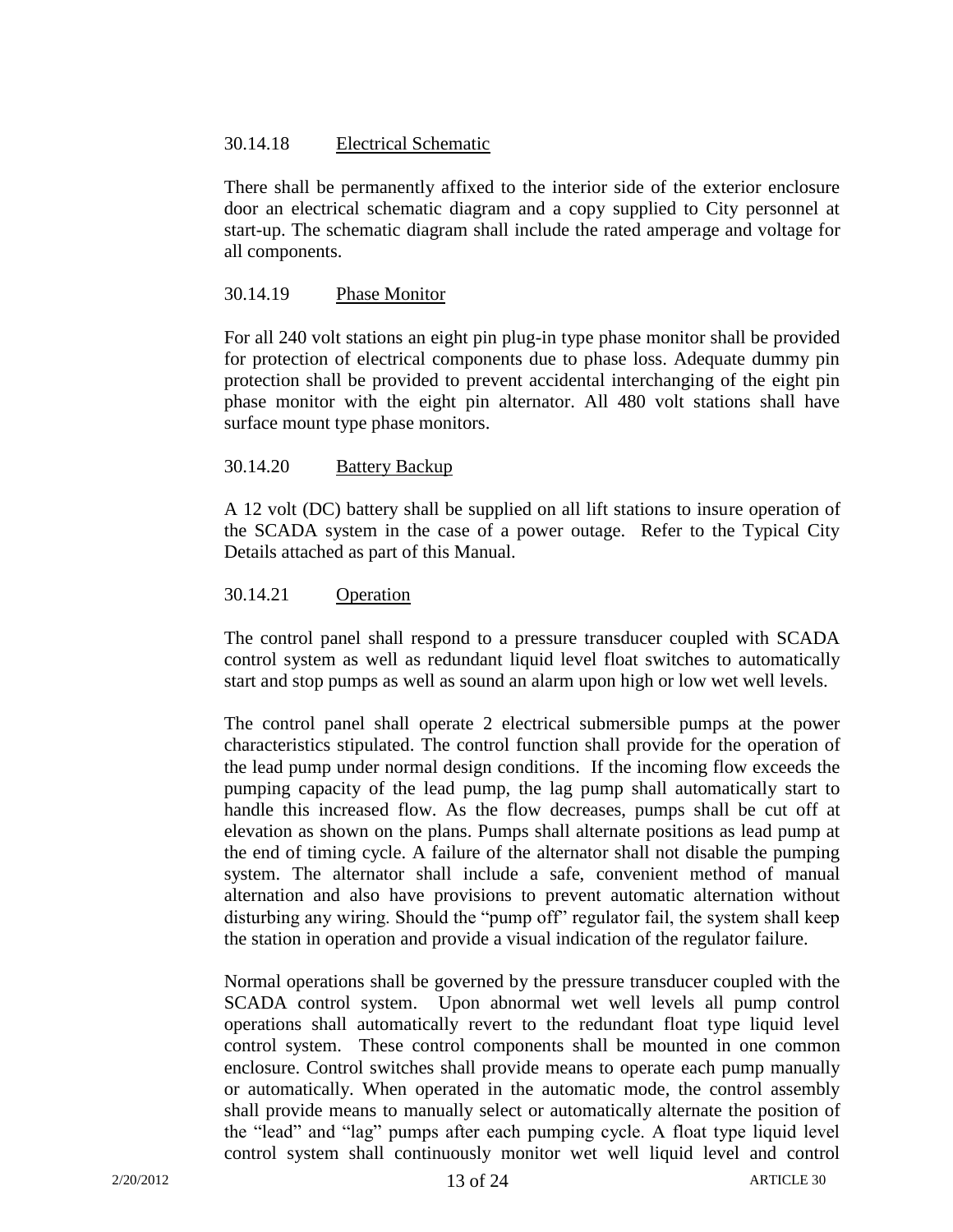operation of the low-level cutoff for the pumps and shall operate off a 24 volt circuit. Alternate methods of liquid level measurement in the wet well may be considered on a case by case basis.

### 30.14.22 Housing

The duplex pump panel shall be housed in a NEMA 3R, Type 304, 14 Gauge stainless steel enclosure. Enclosure shall have provisions for padlocking the door and a dead front inner door unit for mounting controls. All exterior hardware and hinges shall be stainless steel. The outer door shall include a 3-point latch and stainless steel door handle as manufactured by Hoffman or approved equal.

There shall be, permanently affixed to the interior side of the exterior enclosure door, both a nameplate and a 10 inch x 12 inch pocket for log sheet storage. The nameplate shall contain the following information: voltage, phase, rated horsepower, speed, date manufactured and pump and control panel manufacturer's name, address and telephone number, pump data, including impeller data, operating point and head, KW input, and amperes at the operating point and at least 2 other points on the pump curve.

The control panel enclosure shall be Underwriters Laboratories (UL) 50 type 4X Listed.

### 30.14.23 Testing and Warranty

After fabrication in the control panel manufacturer's plant, an operational test shall be performed to check out the entire panel before delivery. Three phase source voltage to which the panel is intended for shall be used for the testing. The control panel manufacturer shall maintain a service organization in the State of Florida that is available for service. The manufacturer shall furnish a 5 year warranty against defects in materials and workmanship covering parts and labor on all items supplied under this Section.

### **Section 30.15 LIGHTS AND ALARMS**

#### 30.15.01 Indicator Lights

Heavy duty, oil tight, indicator lights as specified in the Typical City Details attached as part of this Manual shall be installed on the face of the inner door unit.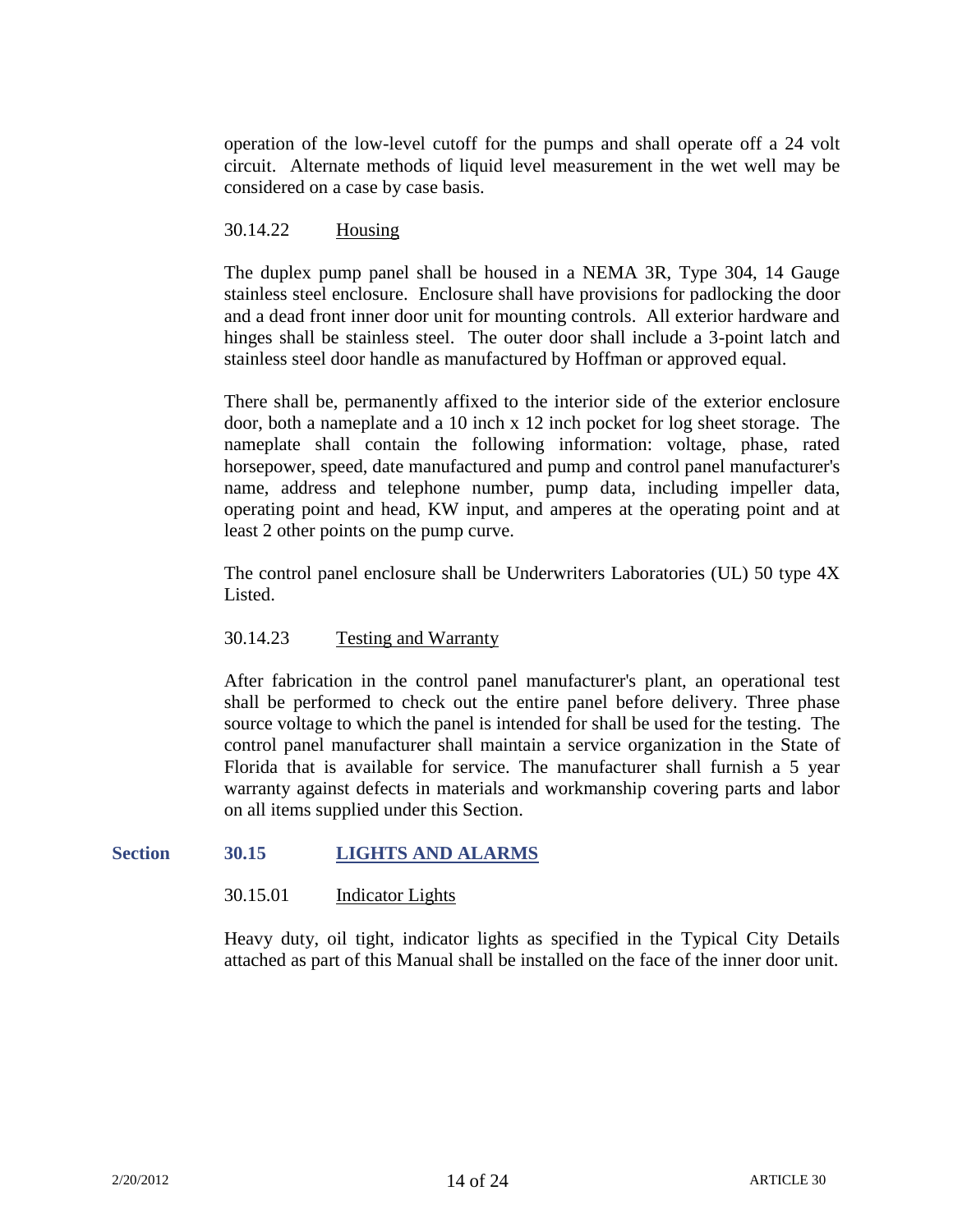# 30.15.02 High Level Alarm

Two mercury float ball switches shall be provided as high and low level backup alarm switches to the telemetry system and to the red alarm signal light. A vapor proof red light and horn shall be mounted on top of the control panel enclosure for high level alarm. Also, there shall be an alarm silence push button on the inner door and a silence relay which will silence the horn and automatically reset when these signals are restored to normal. The push button shall be heavy duty oil tight. The red globe shall be the screw-on type.

### **Section 30.16 ELECTRICAL GROUNDING SYSTEM**

# 30.16.01 General

A grounding system shall be installed as per National Electrical Code, Local Codes and Ordinances. The Drawings shall clearly show the Electrical Grounding System. An underground perimeter cable grounding system shall be installed with connections to at least the following equipment:

- A) Wet well cover.
- B) Valve vault cover.
- C) Control panels.
- D) Generator.
- E) Utility company transformer.
- F) Main disconnect switch.
- G) Fence.

### 30.16.02 Material and Installation

The Drawings shall show details of material and installation to construct a completely functional and operational Electrical Grounding System.

### **Section 30.17 STANDBY POWER GENERATOR SYSTEM**

### 30.17.01 General

A standby power generator system shall be installed at pump stations as required by this Manual for electrical power during the loss of normal power. Standby power generators shall be provided at all stations having the following characteristics:

- A) 35 or greater total combined brake horsepower.
- B) Peak design capacity of 1,000 gpm or more.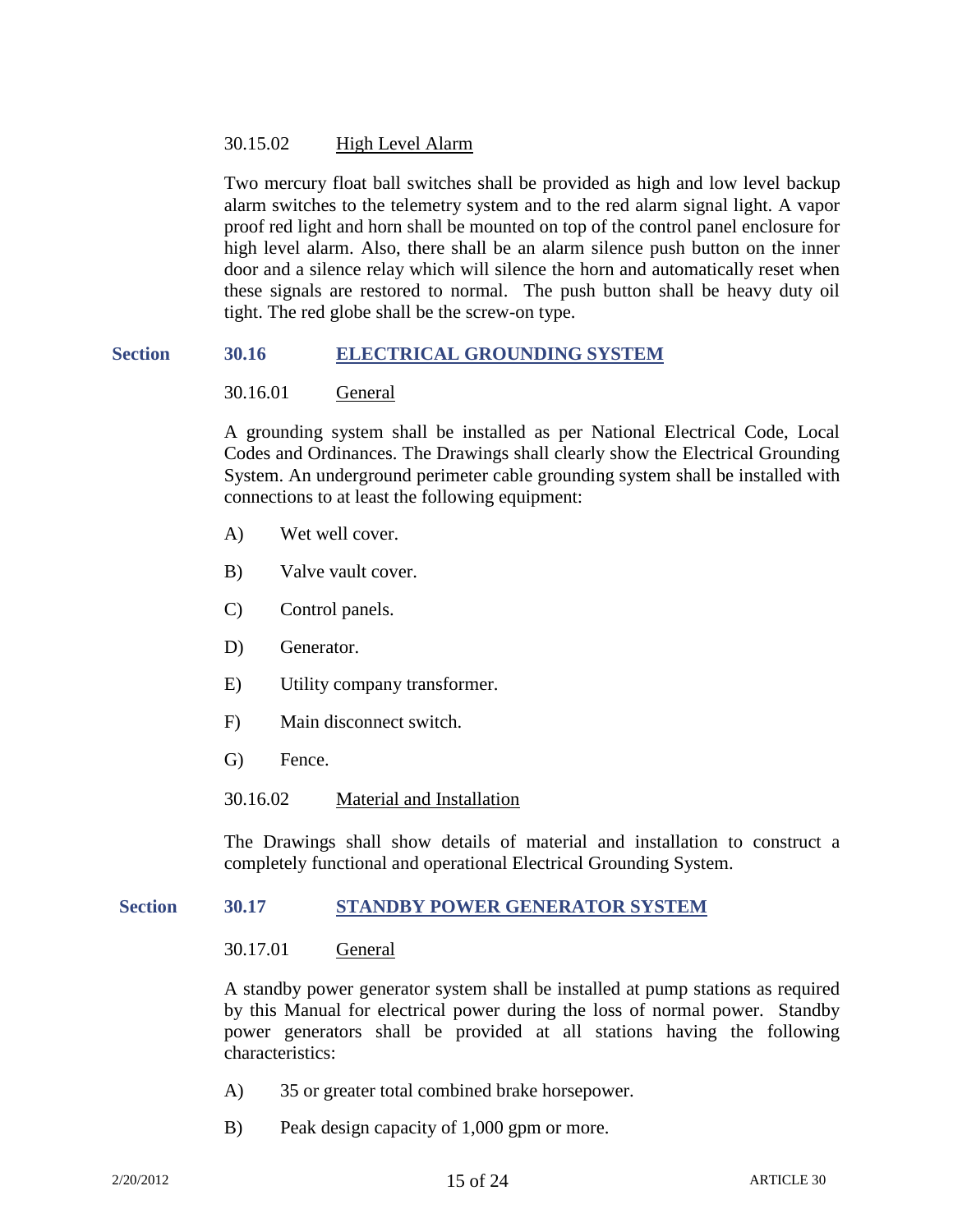- C) Arterial stations receiving flow from at least one other service area.
- D) Service area includes critical users as determined on a case by case review.
- E) Station with three or more pumps.

Generators shall be complete with all controls, automatic switchgear and shall produce 240 volts (AC), or 480 volts (AC), 3 phase, 4 wire power. Generator and controls shall be installed in an approved enclosure.

### 30.17.02 Generator Set General

The generator set shall consist of a diesel engine directly coupled to an electric generator, together with the necessary controls and accessories to provide continuous electric power to the lift station for the minimum duration of a 48 hour failure of the normal power supply.

A complete engine generator system shall be furnished and installed with fuel transfer pump, fuel day tank, battery, battery charger, muffler, radiator, control panel, remotely mounted automatic transfer switch (part of the control panel), and all other accessories required for an operational system. All materials and parts of the generator set shall be new and unused. Each component shall be of current manufacture from a firm regularly engaged in the production of such equipment. The set shall be of a standard model in regular production at the manufacturer's place of business. Units and components offered under the Specifications shall be covered by the manufacturer's standard warranty on new machines.

### 30.17.03 Requirements

The emergency generator set and accessories shall be of a type that complies with the latest edition of the National Electrical Code and all applicable state and local building codes.

The material and workmanship used in the manufacture of this equipment shall be of the highest quality consistent with the current standards for like equipment, and the equipment shall be manufactured in such a manner so as to conform to the latest applicable IEEE, ANSI, ISA, NEMA, and EEIA Standards.

The equipment supplier shall be liable for any latent defects due to faulty materials or workmanship in the equipment which may appear within 1 year from the date of equipment start-up.

### 30.17.04 Tests

Equipment shall be completely assembled and tested at the factory prior to shipment. Certified copies of the data obtained during these tests shall be submitted to the City.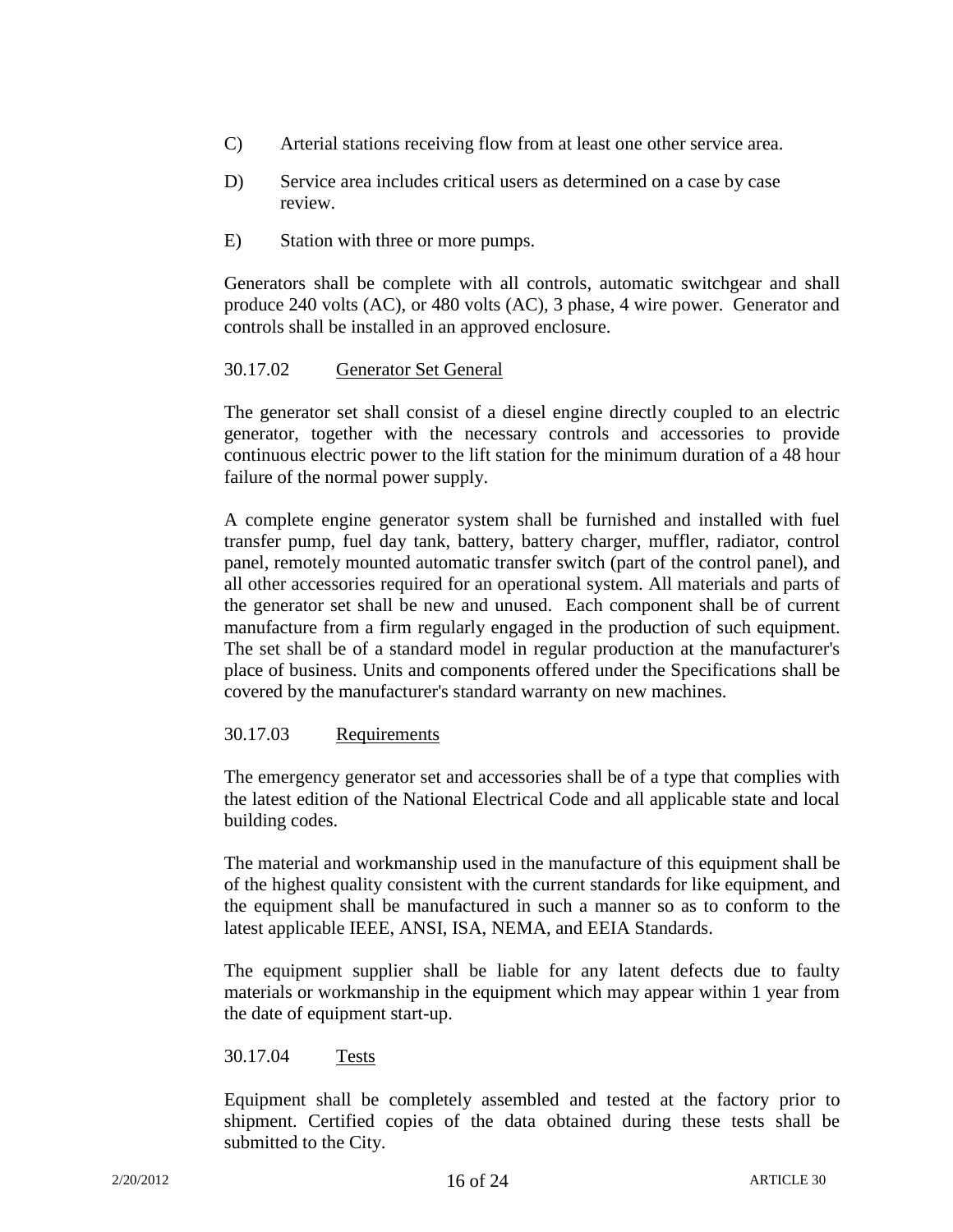Final tests, in the presence of the City's representative, shall be conducted at the site after installation has been completed. The emergency generator manufacturer shall furnish a service representative to operate the engine during the tests, to check all details of the installation and to instruct the City's representatives in proper equipment operation.

Field tests shall include operating the diesel generating set for 8 hours, carrying normal lift station loads. The Contractor shall refill the main fuel tank at the completion of the tests.

#### 30.17.05 Ratings

The rating of the generator shall be as specified in the Typical City Details attached as part of this Manual. These ratings must be substantiated by the manufacturer's standard published curves. Special ratings shall not be acceptable. The set shall be capable of supplying the specified usable KW for the specified duration, including the power required for the pump start-up, without exceeding its safe operating temperature.

#### 30.17.06 Engine

The engine shall be water cooled, four stroke cycle, compression ignition diesel, LP or natural gas. The engine shall be equipped with fuel, lube oil and intake air filters; lube oil coolers, fuel transfer pump, fuel priming pump, and gear-driven water pump, where applicable. The engine and generator shall be torsionally compatible to prevent damage to either engine or generator.

An engine instrument panel shall be installed on the generator set in an approved location. The panel shall include oil and fuel pressure and water temperature gauges. A mechanically driven engine hour meter shall also be provided.

The engine governor shall be of the isochronous electronic type. Frequency regulation shall not exceed  $\pm 0.25\%$  under steady state conditions. The engine shall start and assume its rated load within 10 seconds, including transfer time.

### 30.17.07 Generator

The generator shall be a 3 phase, 60 hertz, single bearing, synchronous type, built to NEMA Standards. Epoxy impregnated Class F insulation shall be used on the stator and the rotor.

The excitation system shall employ a generator-mounted, volts-per-hertz type regulator. Voltage regulation shall be  $\pm 2\%$  from no load to full load. Readily accessible voltage drop, voltage level and voltage gain controls shall be provided. Voltage level adjustment shall be a minimum of  $\pm 5\%$ .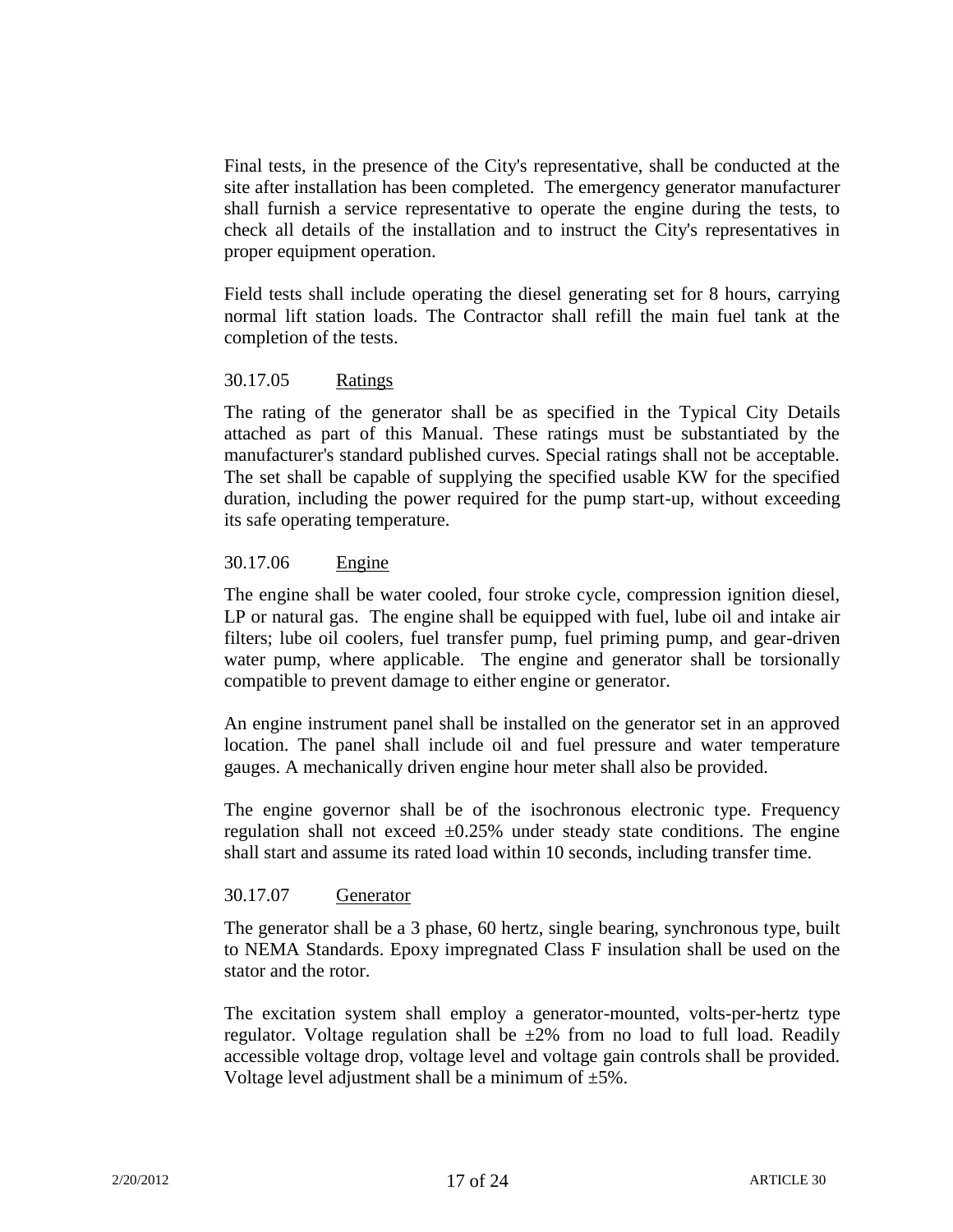# 30.17.08 Engine Generator Control Panel

A generator mounted NEMA 3R type 304, vibration isolated, 14 gauge stainless steel control panel shall be provided. Panel shall contain, but not be limited to, the following equipment:

A) Control Equipment

Control equipment shall consist of all necessary exciter control equipment, generator voltage regulators, voltage adjusting rheostat, speed control equipment, and automatic starting controls, as required to satisfactorily control the engine/generator set. In addition, an automatic safety shut down shall be provided for low oil pressure and/or high temperature conditions in the engine. An emergency shut down lever switch shall be provided on the air intake.

B) Metering Equipment

Metering equipment shall include 3½ inch meters (dial or digital type frequency meter, 2% accuracy voltmeter, and ammeter and ammetervoltmeter phase selector switch). The control panel shall also include the engine water temperature, lube oil pressure and hour meter.

C) Fault Indicators

Individual press-to-test fault indicator lights for low oil pressure, high water temperature, low water level, over speed, over crank, and for day tank high and low fuel level shall be provided.

D) Function Switch

A four position function switch marked "Auto", "Manual", "Off/Reset", and "Stop" shall be provided.

### 30.17.09 Battery Charger

The battery charger shall be so designed that it shall not be damaged and shall not trip its circuit protective device during engine cranking or it shall be automatically disconnected from battery during cranking period. The charger shall be mounted in the emergency generator control panel. The charger shall have a 7 day/24 hour timer control.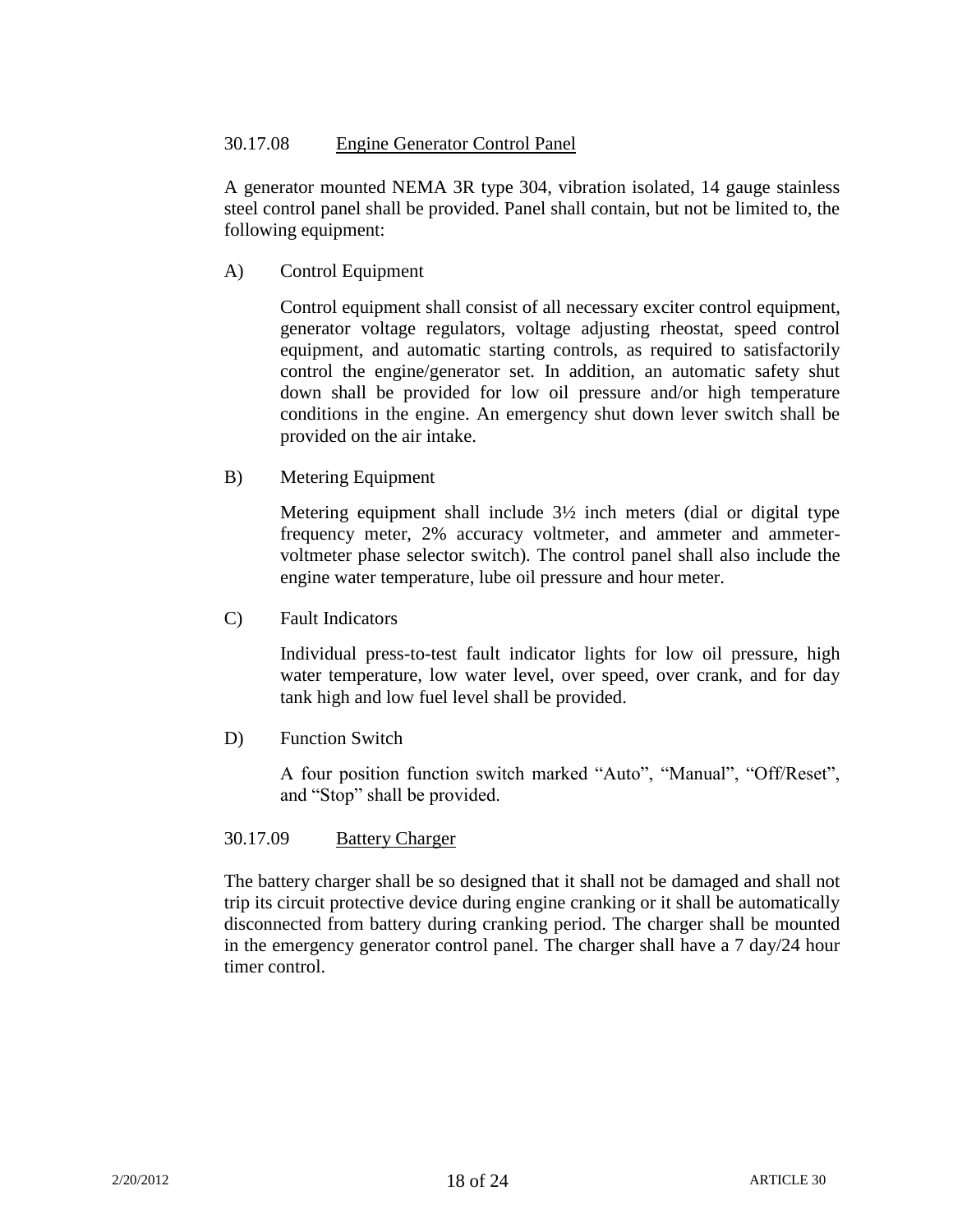### 30.17.10 Battery

The battery shall be lead-acid type with sufficient capacity to provide 90 seconds total cranking time without recharging. The battery shall be adequately rated for the specific generator set. The battery shall be encased in hard rubber or plastic and shall be furnished with proper cables and connectors, together with rack and standard maintenance accessories. The battery shall be provided with a 48 month warranty for replacement if found to be defective.

### 30.17.11 Base and Mounting

A suitable number of spring-type vibration isolators with a noise isolation pad shall be provided to support the set and its liquids.

### 30.17.12 Utility Connections

All connections to the generator set shall be flexible.

### 30.17.13 Cooling System

The generator set shall be equipped with an engine mounted radiator sized to maintain safe operation at 110 F maximum ambient at the pump station altitude. A blower type fan shall be used directing the air flow from the engine through the radiator. The entire cooling system shall be filled with 50% glycol-water solution.

### 30.17.14 Fuel System

An above ground, vaulted, main fuel oil storage tank with float switch, and fuel level indication, LP or natural gas tank shall be furnished and installed by the Contractor. The emergency system shall include low fuel level contacts for remote alarm. If necessary to guard against loss of prime to pump, a check valve shall be mounted on pump intake. The emergency system shall include a float switch, fuel level gauge and standard control panel.

Above ground vaulted fuel oil tanks shall be equipped with an overfill containment system supplied by the tank manufacturer.

Fuel oil piping, including mounting of any required fuel tanks, shall be furnished and installed by the Contractor and shall have double wall containment for all piping. The Contractor shall be required to permit the fuel system through the County and FDEP.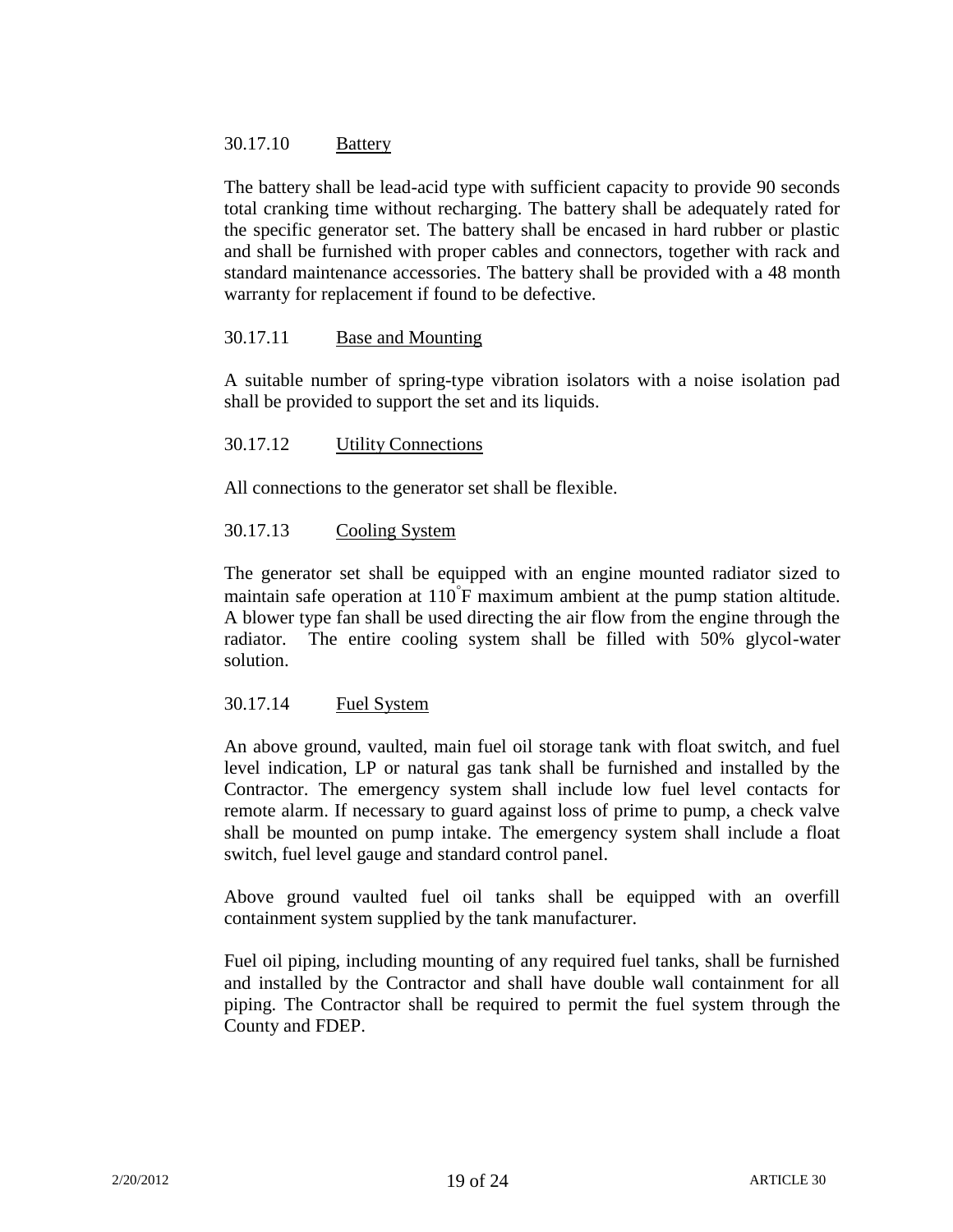# 30.17.15 Exhaust System

The generator set supplier shall provide a critical-type silencer, with flexible exhaust fittings, properly sized and installed, according to the manufacturer's recommendation. The silencer shall be mounted so that its weight is not supported by the engine. The exhaust system shall not exceed residential noise limit requirements.

Exhaust pipe size shall be sufficient to ensure that measured exhaust back pressure does not exceed the maximum limitations specified by the generator set manufacturer. The exhaust system shall include a flexible, seamless, stainless steel connection between the engine exhaust outlet and the rest of the exhaust system. The exhaust system shall be a part of generator enclosure.

# 30.17.16 Weatherproof Enclosure

Enclosure and all other items shall be designed and built by engine manufacturer as an integral part of the entire generator set, and shall be designed to perform without overheating in the ambient temperature specified. Enclosure shall be constructed of 14 or 16 gauge sheet metal suitably reinforced to be vibration free in the operating mode. Four hinged doors shall be provided to allow complete access without their removal. Each door shall have at least 2 latch-bearing points. Side and rear panels shall be completely and simply removable for major service access. Roof shall be peaked to allow drainage of rain water. Baked enamel finish with primer and finish coat shall be painted before assembly. All fasteners shall be rust resistant. Unit shall have sufficient guards to prevent entrance by small animals. Padlocks shall be provided. Batteries shall be designed to fit inside enclosure and alongside the engine. Batteries under the generator are not acceptable. Unit shall have coolant and oil drains outside the unit to facilitate maintenance. Each drain line shall have a high quality valve located near the fluid source. Fuel filter shall be inside the base perimeter and located so spilled fuel cannot fall on hot parts of engine or generator. A cleanable primary fuel strainer shall be used to collect water and sediment between tank and main engine fuel filter. Crankcase fumes disposal shall terminate in front of the radiator to prevent oil from collecting on the radiator core and reducing cooling capacity.

### 30.17.17 Automatic Transfer Switch

The automatic transfer switch shall be part of the control panel. The transfer switch shall be provided with the following features:

- A) Complete protection, close differential voltage sensing relays monitoring all 3 phases (pick-up set for 95% of nominal voltage, drop-out set for 85% nominal voltage).
- B) Voltage sensing relay on emergency source (pick-up set for 95% of nominal frequency).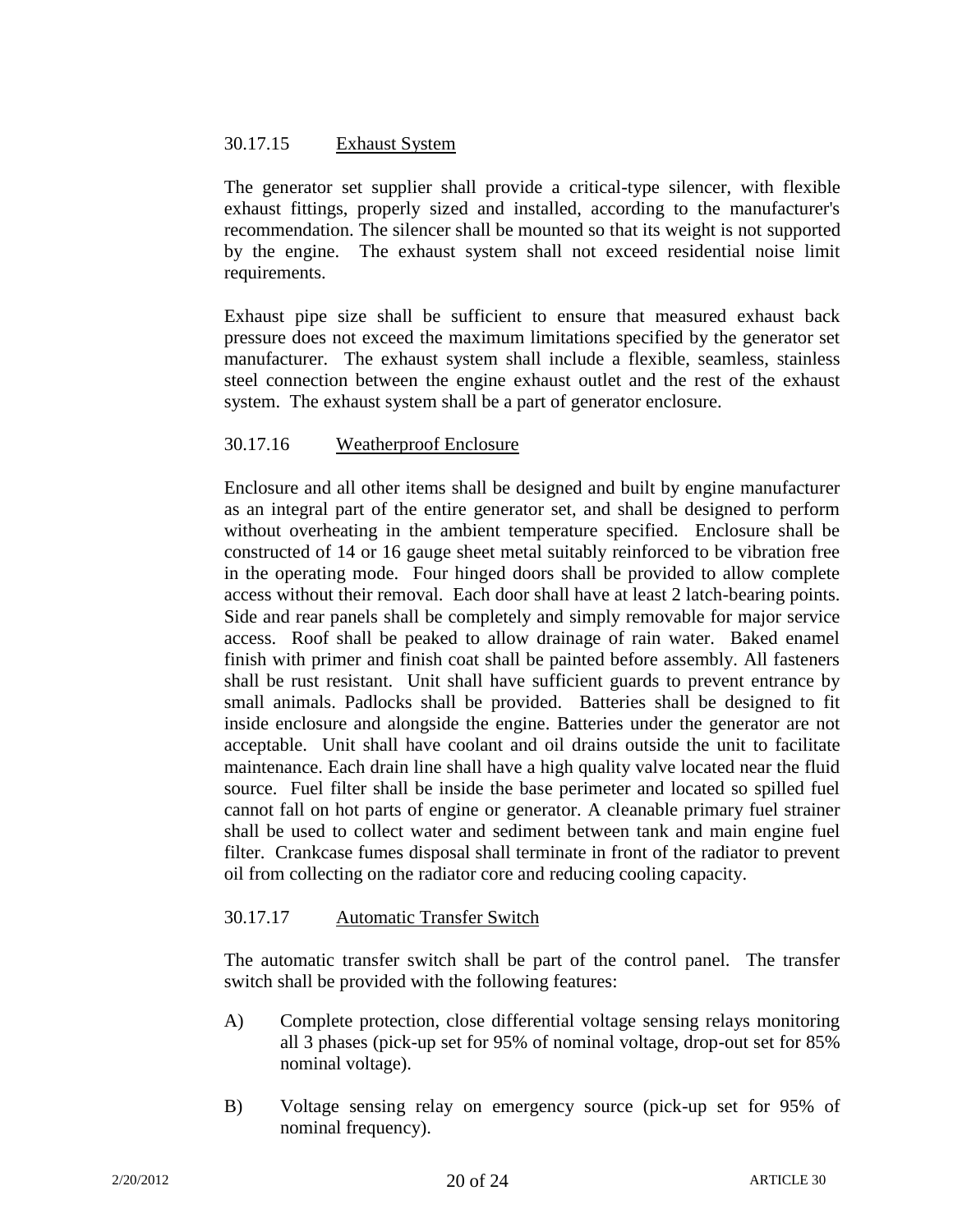- C) Time delay on engine starting--adjustable from 1 second to 300 seconds (factory set at 3 seconds).
- D) Time delay normal to emergency transfer--adjustable from 0 second to 300 seconds (factory set at 1 second). The Contractor shall request time delay settings in accordance with the priority rating or their respective loads.
- E) Time delay emergency to normal transfer--adjustable 30 seconds to 30 minutes (factory set at 5 minutes), and time delay bypass switch shall be provided on door of the switch cabinet.
- F) Unload running time delay for emergency engine generator cooling downadjustable from 0 to 5 minutes (factory set at 5 minutes) unless the engine generator control panel includes the cool down timer.

#### 30.17.18 Warranty

Products shall be guaranteed to be free from defects in material and workmanship under normal use and service for a period of 1 year after start-up.

#### **Section 30.18 FENCING**

All pump station sites shall be fenced. However, exception to this requirement on a case by case basis and subject to sufficient landscape screening. The Contractor shall furnish and erect the chain link fence and gate in accordance with these Specifications and in conformity with the lines, grades, notes and typical sections as specified in ARTICLE 20 and the Typical City Details attached as part of this Manual.

Chain link fence shall be 6 feet high, in accordance with this Manual. One 12 foot double swing drive gate (two 6 foot leaves),hinged to swing through 180 from open to close to open, with center drop rod assembly latch (no post) and gate hold backs for both leaves shall be installed, complete with latches, locking device, stops keeper, hinges, fabric and braces. Gate shall open outward from station. Gates shall be the same height as the fence and the gate fabric shall be the same as the fence fabric. Gate leaves less than 8 feet wide shall have truss rods or intermediate braces and gate leaves 8 feet or more in width shall have intermediate braces and diagonal truss rods or shall have tubular members as necessary to provide rigid construction, free from sag or twist.

All posts shall be set 3 feet deep in concrete footings, 12 inches in diameter for line posts, gate and corner posts. After the post has been set, aligned and plumbed, the hole shall be filled with 3,000 psi concrete. The concrete shall be thoroughly worked into the hole so as to leave no voids. The exposed surface of the concrete shall be crowned to shed water.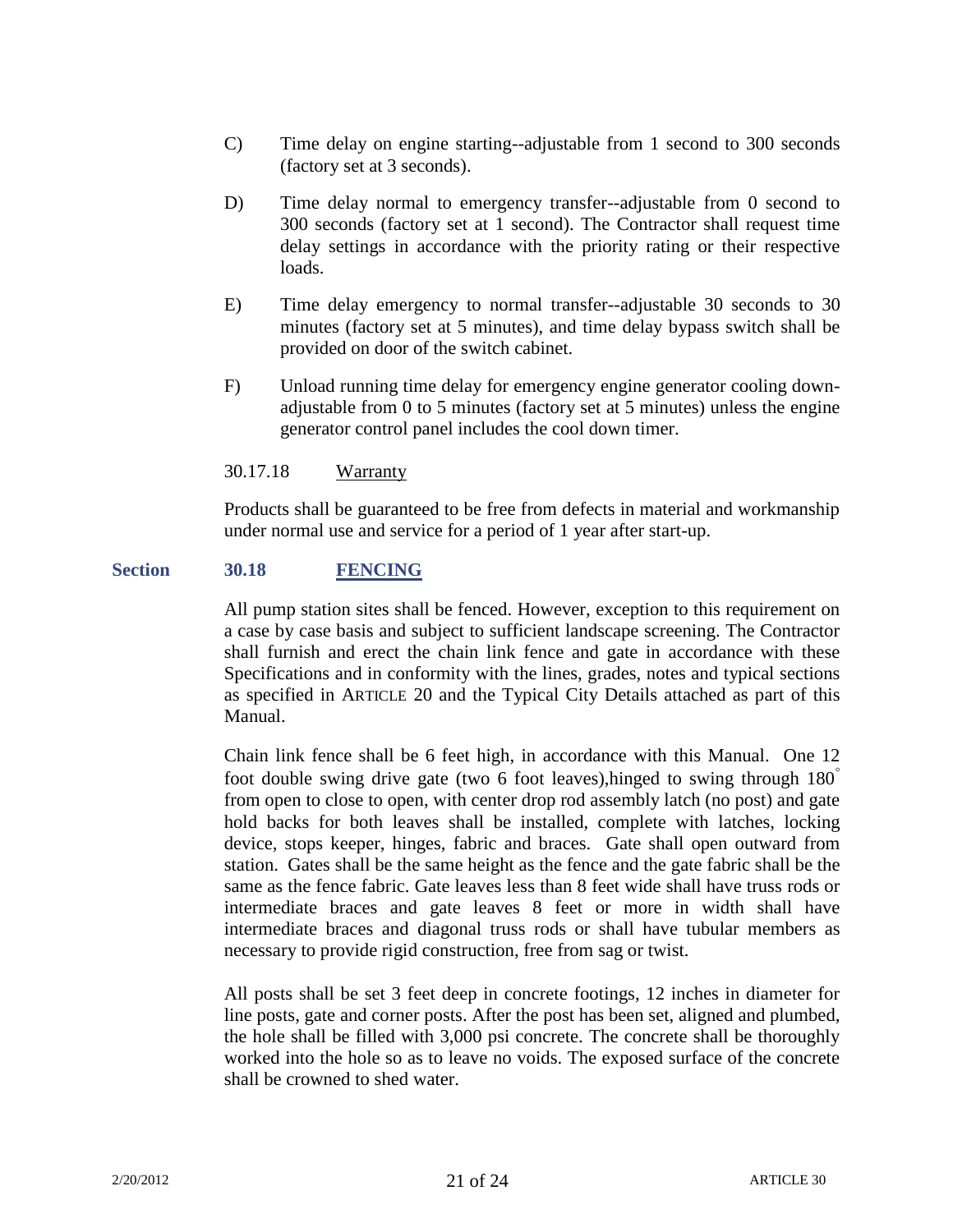### **Section 30.19 TOOLS AND SPARE PARTS**

One set of all special tools required for normal operation and maintenance shall be provided. All such tools shall be furnished in a suitable steel tool chest complete with lock and duplicate keys.

The pump and control panel manufacturer(s) shall provide a suggested list of spare parts for the equipment being supplied for the pump station. The cost of the spare parts shall not be less than \$5,000.00 based upon the manufacturers published suggested list price for the parts. The City will review the recommended list and will either approve or modify the list as they deem necessary. Any modifications made to the list will be made so that the cost remains within the above required limit. All spare parts are required to be provided to the City prior to final inspection and start-up of the station.

#### **Section 30.20 PUMP STATION WATER SYSTEM**

All wastewater pump stations shall be provided with a water system with adequate capacity and pressure for station wash down and other requirements. The station water system shall be completely separated from the potable water supply by means of a metered, reduced pressure type backflow preventer

#### **Section 30.21 INSPECTION AND TESTING**

A factory representative knowledgeable in pump operation and maintenance shall inspect and supervise a test run at the pumping station in the presence of the City Engineer or his Designee. The City shall be provided 24 hour notice before this inspection is to commence. A minimum of 1 working day shall be provided for the inspections. Additional time made necessary by faulty or incomplete work or equipment malfunctions shall be provided as necessary to meet the requirements in this Manual at no additional cost to the City. Upon satisfactory completion of the test run, the factory representative shall issue the required manufacturer's certificate.

The test run shall demonstrate that all items of this Manual have been met by the equipment as installed, and shall include, but not be limited to, the following tests:

- A) That all units have been properly installed.
- B) That the units operate without overheating or overloading any parts and without objectionable vibration.
- C) That there are no mechanical defects in any of the parts.
- D) That the pumps can deliver the specified pressure and quantity.
- E) That the pumps are capable of pumping the specified material.
- F) That the pump controls perform satisfactorily.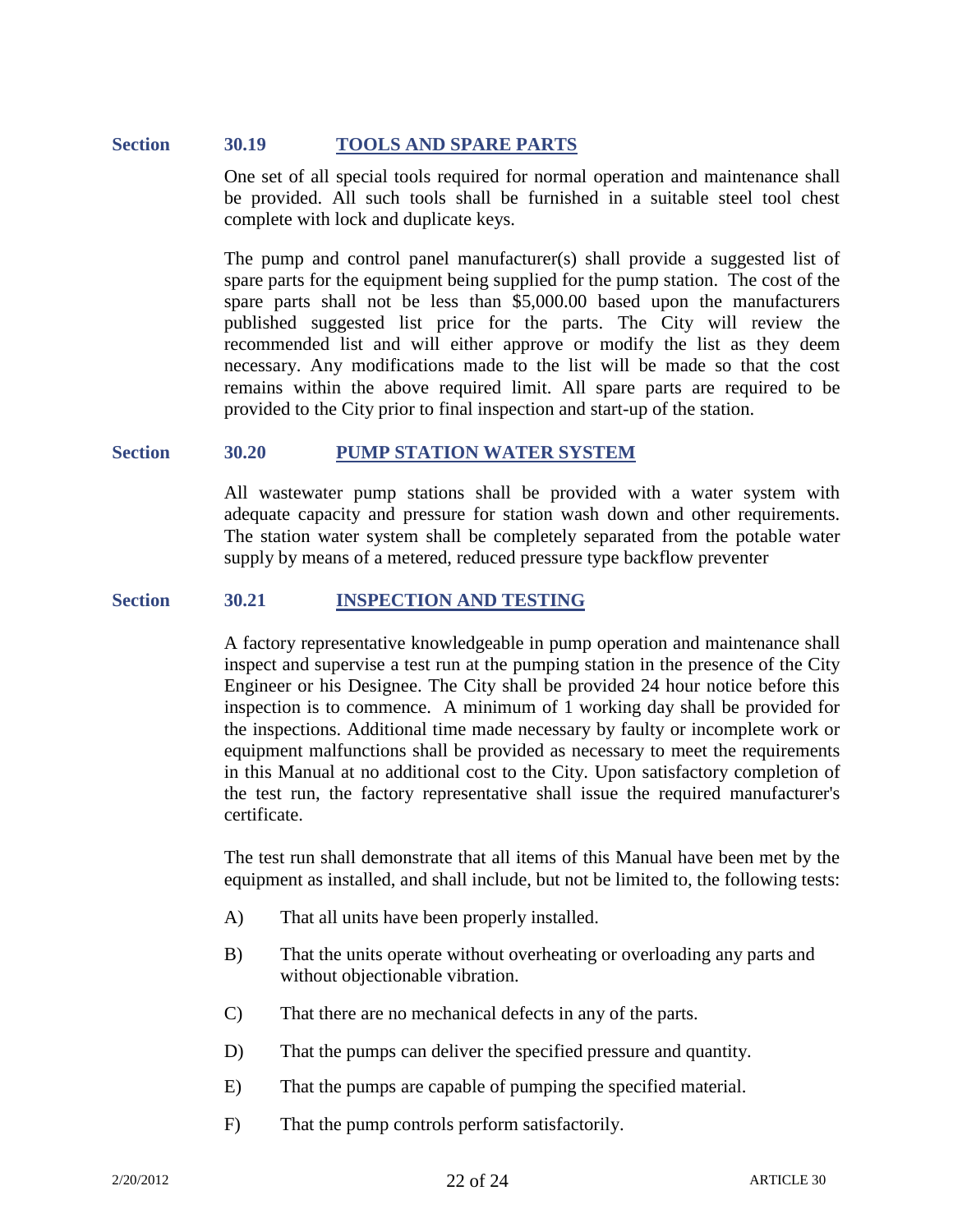# **Section 30.22 LIFT STATION SERVICES**

The necessary utility services (electrical power, telephone, water) shall be provided by the Owner/Developer and accounts for such services shall be transferred to the City of Ocoee prior to issuance of a Certificate of Completion for facilities that are to be dedicated to the City.

#### **Section 30.23 REQUIRED SUBMITTALS**

Submittals shall be provided to the City, for any lift stations to be taken over by the City, in triplicate and include the following:

- A) As-Built Drawings providing a detail showing fencing, gates, all important details of construction, dimensions, anchor bolt locations, and the flow meter and valve pit relative to the lift station, including but not limited to all elevations, such as inverts, floor elevations and finished grades, etc. All the above improvements shall be included inside the fenced-in area. The approach road and driveway shall also be shown. The Drawing shall be fully dimensioned and in State Plane coordinates.
- B) Descriptive literature, bulletins, and/or catalogs of the equipment, both hard copy as well as electronic "PDF" files.
- C) Data on the characteristics and performance of each pump. Data shall include guaranteed performance curves, based on actual shop tests of similar units, which show that they meet the specified requirements for head, capacity, efficiency, NPSHR, submergence and horsepower. Curves shall be submitted on 8½" by 11" sheets, at as large a scale as is practical. Curves shall be plotted from no flow at shut off head to maximum manufacturer recommended pump capacity. Catalog sheets showing a family of curves will not be acceptable.
- D) Complete layouts, wiring diagrams, telemetry or control schematics, including coordination with other electrical control devices operating in conjunction with the pump control system. Suitable outline drawings shall be furnished for approval before proceeding with manufacture of any equipment. Standard preprinted sheets or drawings simply marked to indicate applicability will not be acceptable.
- E) A drawing showing the layout of the pump control panel shall be furnished. The layout shall indicate all devices mounted on the door and the panel shall be completely identified.
- F) The weight of each pump.
- G) Complete motor data shall be submitted including:
	- 1) Nameplate identification.
	- 2) No-load current.